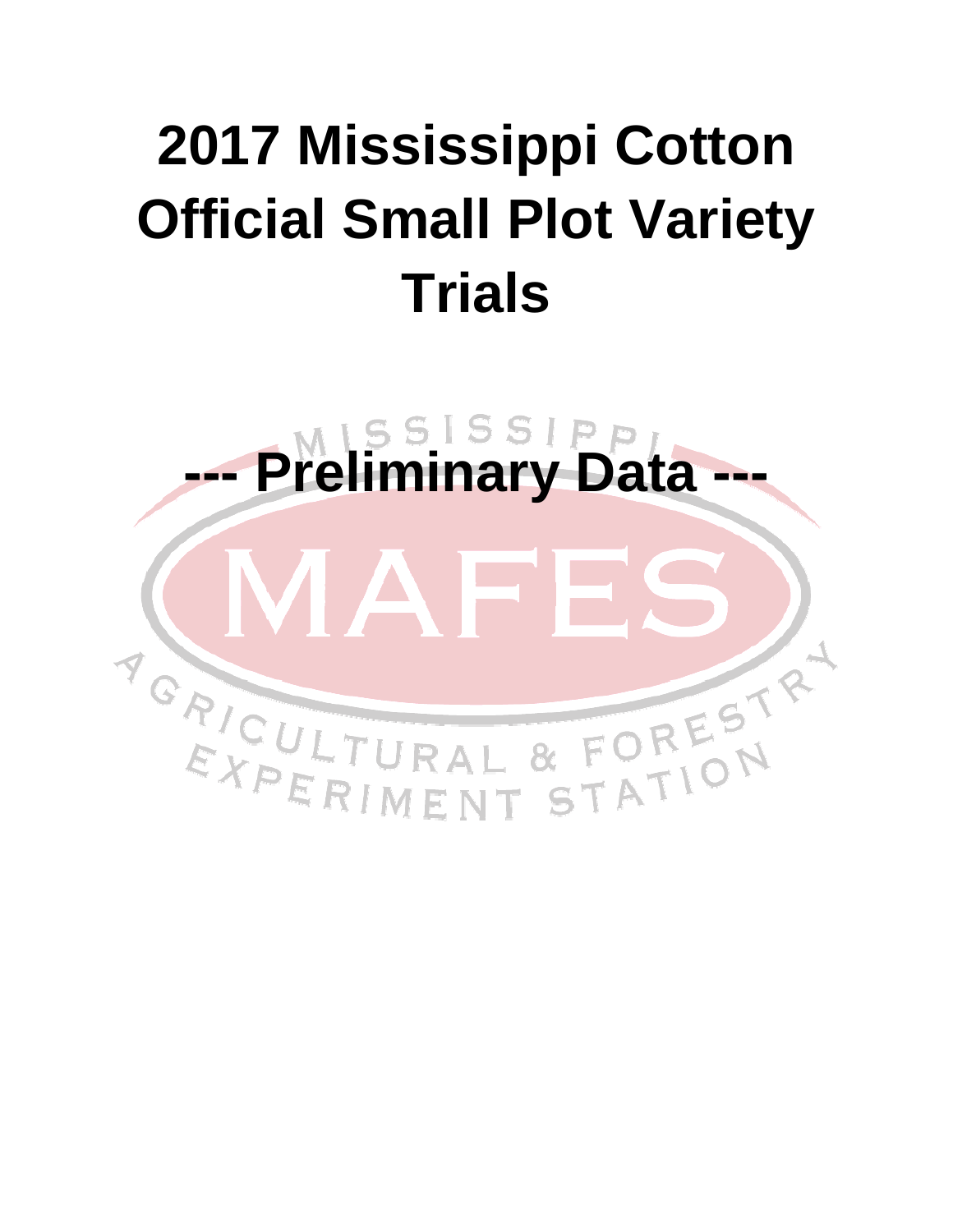# **2017 Mississippi Cotton Official Small Plot Variety Trials**

D.M. Dodds, Associate Extension/Research Professor State Cotton Specialist/ Cotton Variety Trial Coordinator Plant and Soil Sciences Mississippi State, MS dmd76@pss.msstate.edu

N.W. Buehring, Research Professor-Superintendent North Mississippi Research and Extension Center Verona, MS

> L. Falconer, Extension Professor Delta Research and Extension Center Stoneville, MS

B.R. Golden, Assistant Research Professor Delta Research and Extension Center Stoneville, MS

M.W. Shankle – Research Professor North Mississippi Research and Extension Center<br>
Pontotoc, MS<br>
T.P. Wallace, Associate Professor<br>
Plant and Soil Science Department<br>
Mississippi State University<br>
R. M. Starkville, MS Pontotoc, MS

T.P. Wallace, Associate Professor<br>Plant and Soil Science Department<br>Mississippi State University<br>Starkville, MS Plant and Soil Science Department Mississippi State University Starkville, MS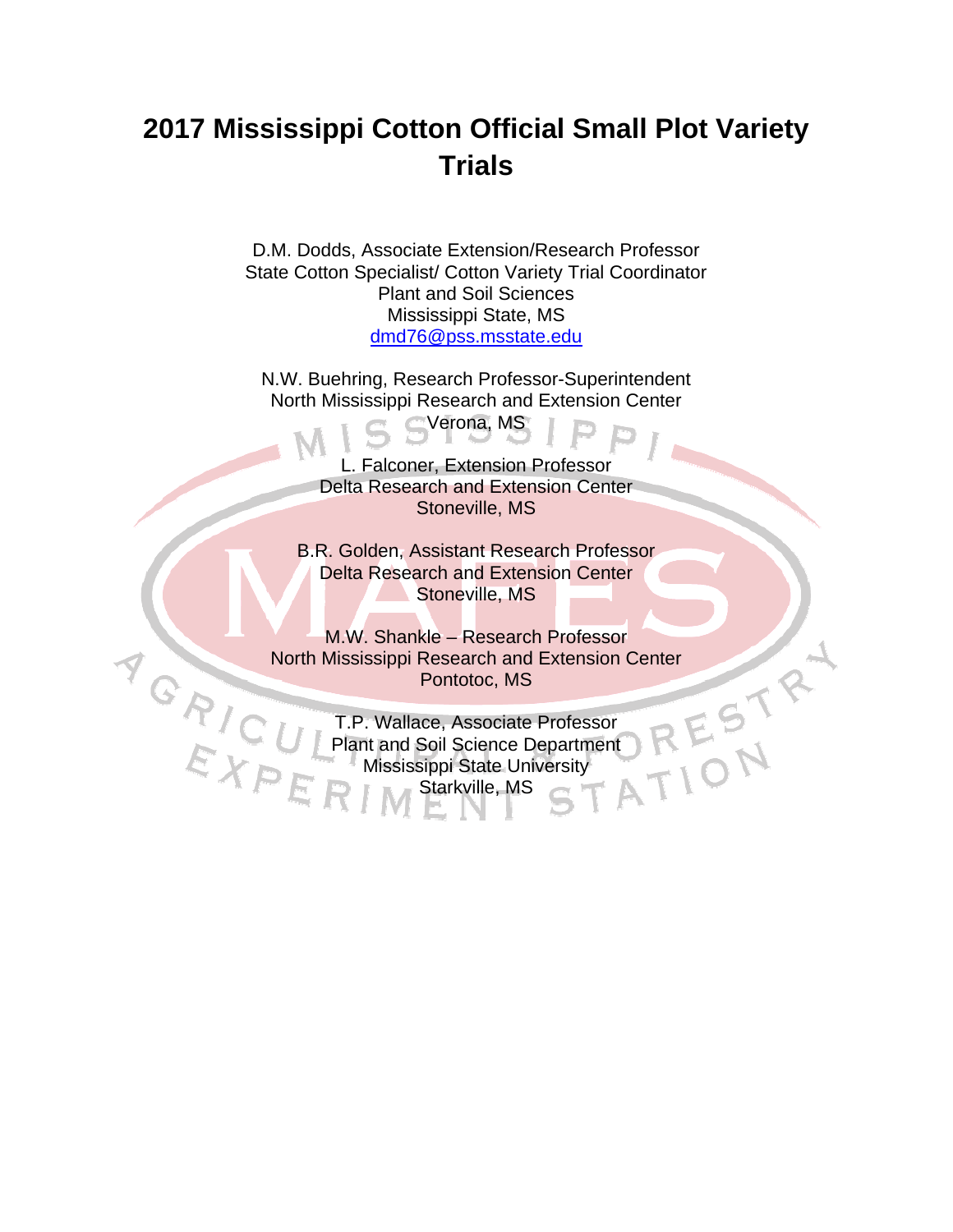## **PREFACE**

The main objective of the Mississippi Cotton Official Variety Trials (OVT) is to provide unbiased evaluation of yield and fiber performance of commercial and experimental cotton varieties. The ultimate goal is to provide Mississippi producers with adequate information to make well informed seed selection decisions for cultivation in the major production regions in Mississippi. This Mississippi Agricultural and Forestry Experiment Station bulletin is a summary of research conducted at numerous on and off station locations throughout Mississippi. The interpretation of these data may change after further experimentation over years or environments. The information included is not to be construed as a recommendation for use or as an endorsement of a particular product or variety by Mississippi State University or the Mississippi Agriculture and Forestry Experiment Station. Trade Names of commercial products used in this report are included only to provide greater clarity to the information presented

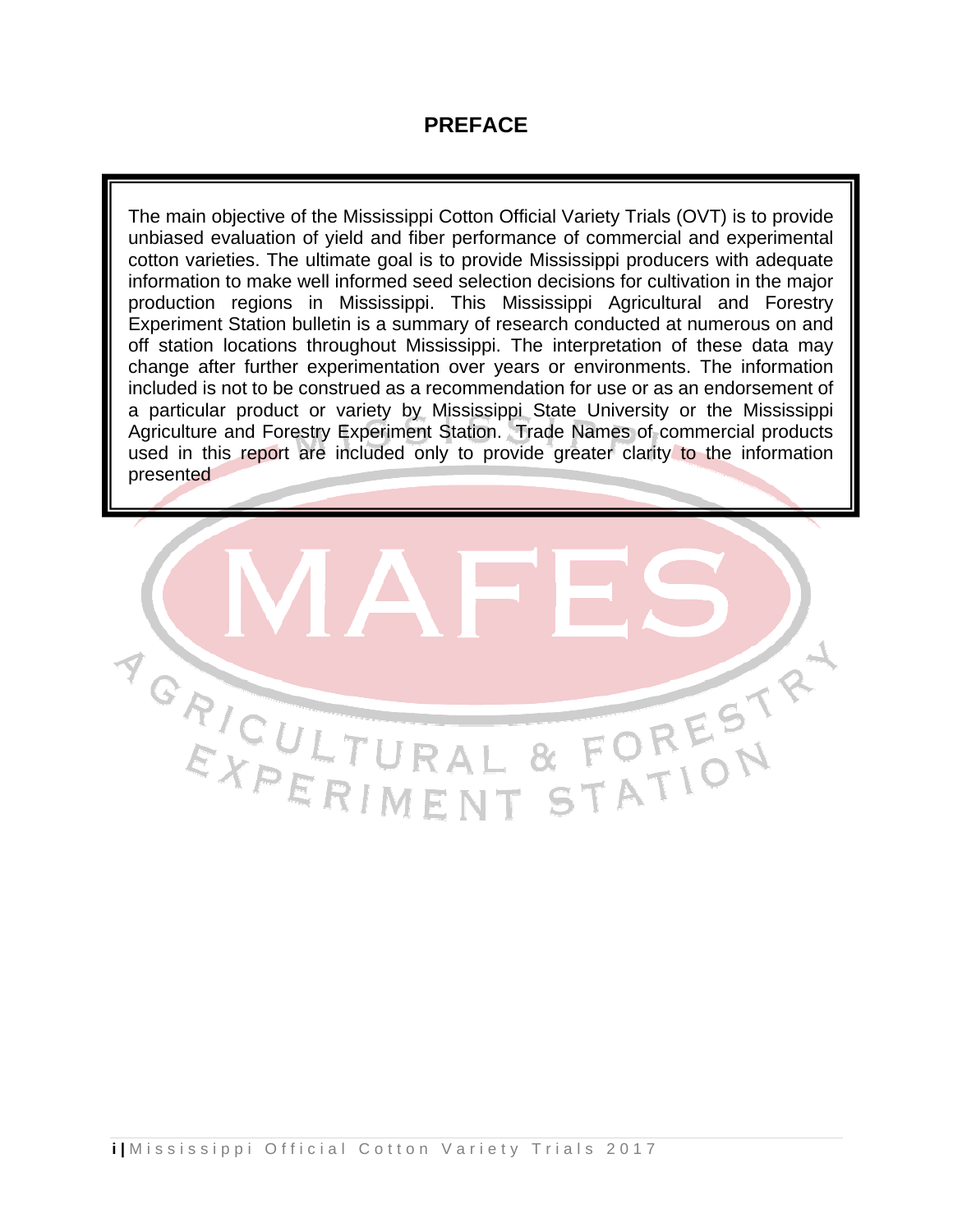

**2017 OVT Testing Locations**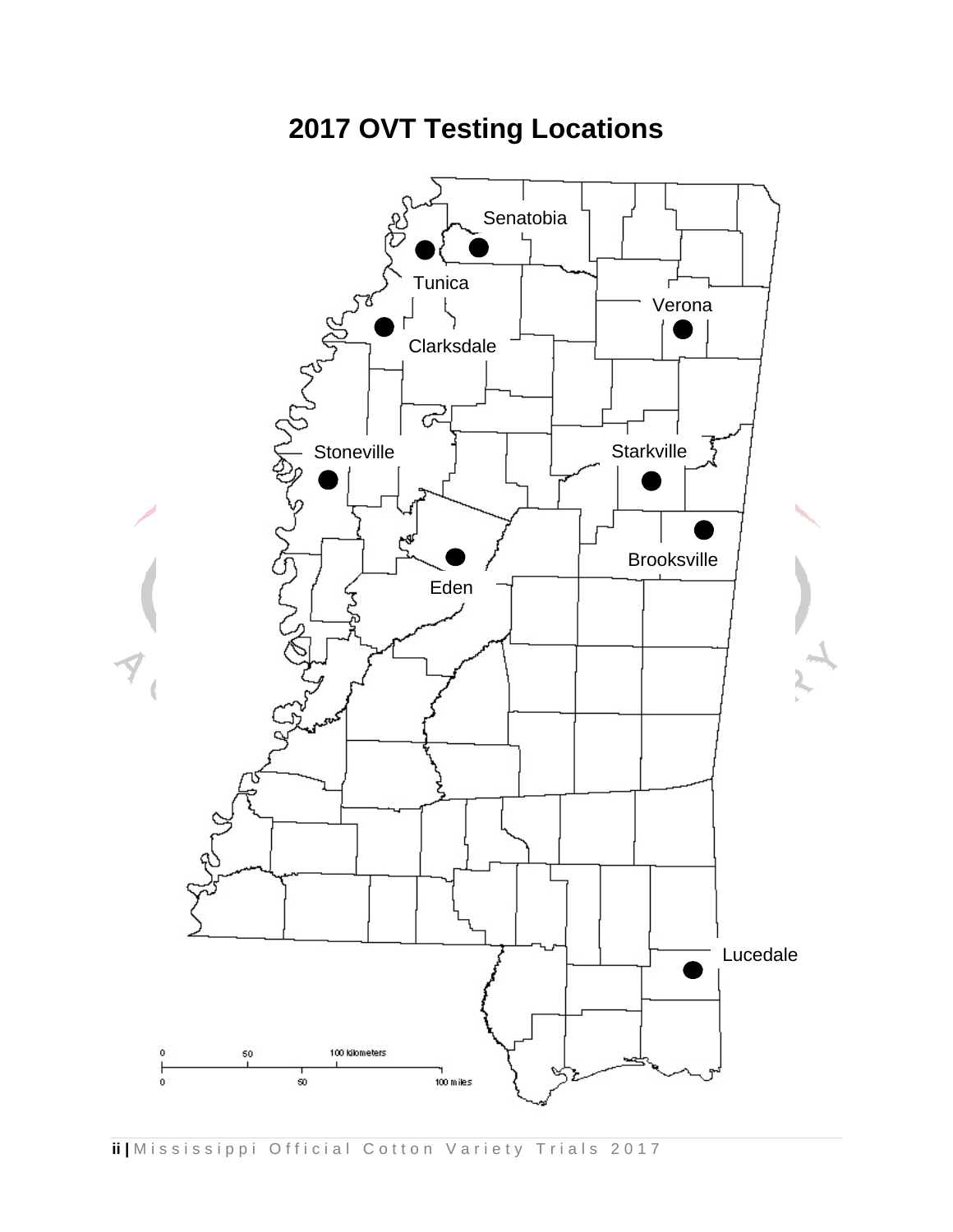# **Table of Contents**

| Table 2. One-year yield performance of all varieties submitted for testing in 2017  7 |  |
|---------------------------------------------------------------------------------------|--|
| Table 3. Two-year yield performance of varieties cultivated in the Delta region 8     |  |
| Table 4. Two-year yield performance of varieties cultivated in the Hill region  8     |  |
| Table 5. One-year yield performance of varieties cultivated in the Delta region 9     |  |
| Table 6. One-year yield performance of varieties cultivated in the Hill region  10    |  |
| Table 7. Yield performance and fiber characteristics - Brooksville OVT trial  11      |  |
| Table 8. Yield performance and fiber characteristics - Clarksdale OVT trial 12        |  |
| Table 9. Yield performance and fiber characteristics - Eden OVT trial  13             |  |
| Table 10. Yield performance and fiber characteristics - Lucedale OVT trial  14        |  |
| Table 11. Yield performance and fiber characteristics - Senatobia OVT trial 15        |  |
| Table 12. Yield performance and fiber characteristics - Starkville OVT trial  16      |  |
| Table 13. Yield performance and fiber characteristics - Stoneville OVT trial  17      |  |
| Table 14. Yield performance and fiber characteristics - Tunica OVT trial 18           |  |
| Table 15. Yield performance and fiber characteristics - Verona OVT trial  19          |  |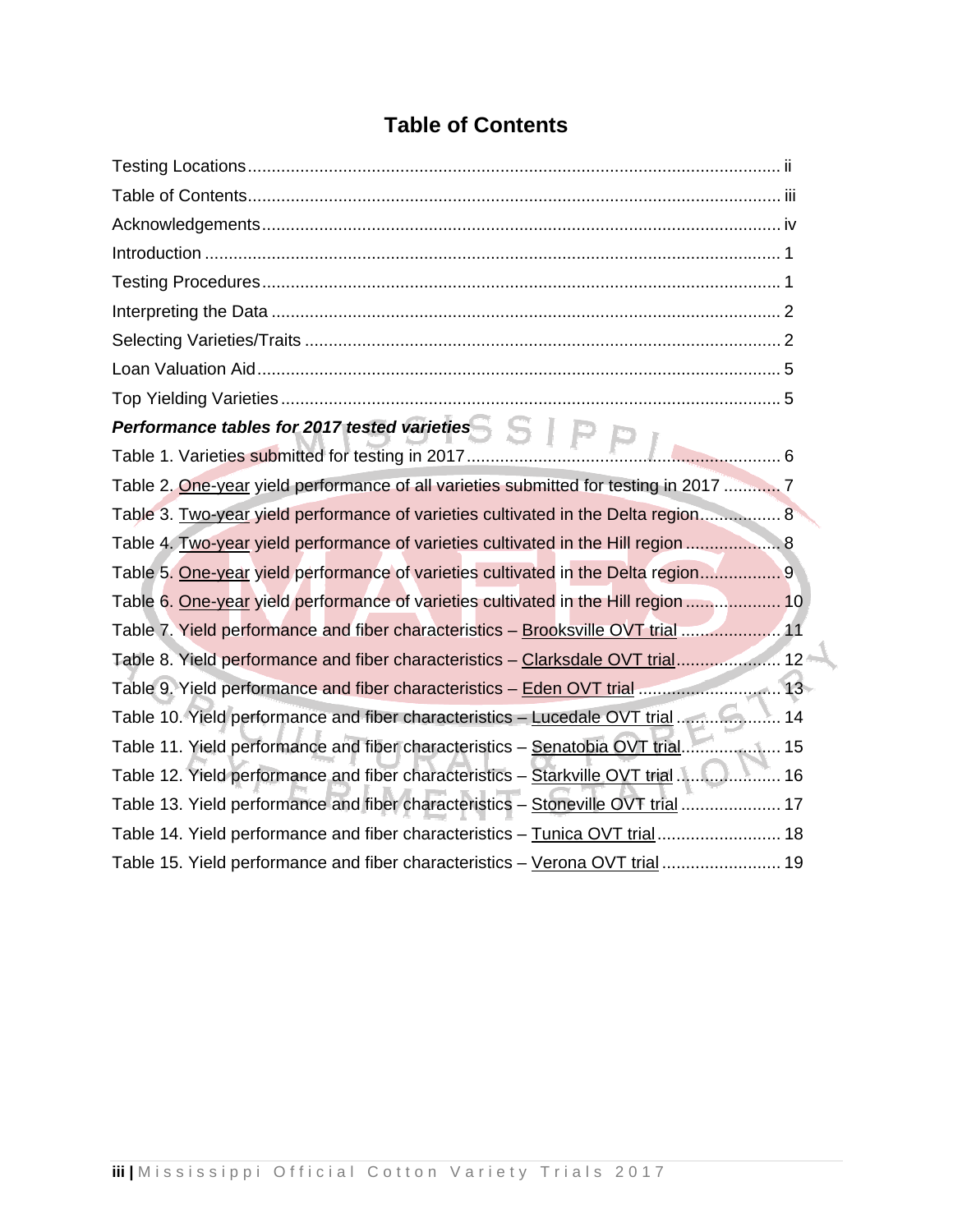## **Acknowledgements**

The authors would like to express their appreciation first and foremost to the five producers who participated in the 2017 Official Cotton Variety Trial locations that were conducted on-farm. The on-farm trials provide an added benefit to the data by expanding the footprint of the trials into differing areas in the state to better represent the environmental, soil textural, and management differences that are present throughout the state of Mississippi. Thank you to Cliff Heaton and Brian Fife (Clarksdale), Michael Thompson (Eden), Kendall and Eddie Stringfellow (Lucedale), and Pace Perry (Senatobia and Tunica); your hard work and willingness to participate in the variety trials are deeply valued. We at the Mississippi Agriculture and Forestry Experiment Station look forward to working with you and other willing producers in the future.

Gratitude is expressed to Chase Samples and Bradley Norris of the Agronomy program in the Department of Plant and Soil Sciences at Mississippi State University for your assistance with all aspects of conducting the trials. Without your diligent work and assistance, the variety trials would not be a success, thanks again for all you do. We would also like to recognize Savana Davis, Lucas Franca, Michael Plumblee, Bradley Wilson, Steven Hall, Jake McNeal, Tyler Soingier, and Brent Lindsey for their assistance with hand harvesting, ginning, and preparing fiber quality samples. Your work allows us to provide data in a timely fashion.

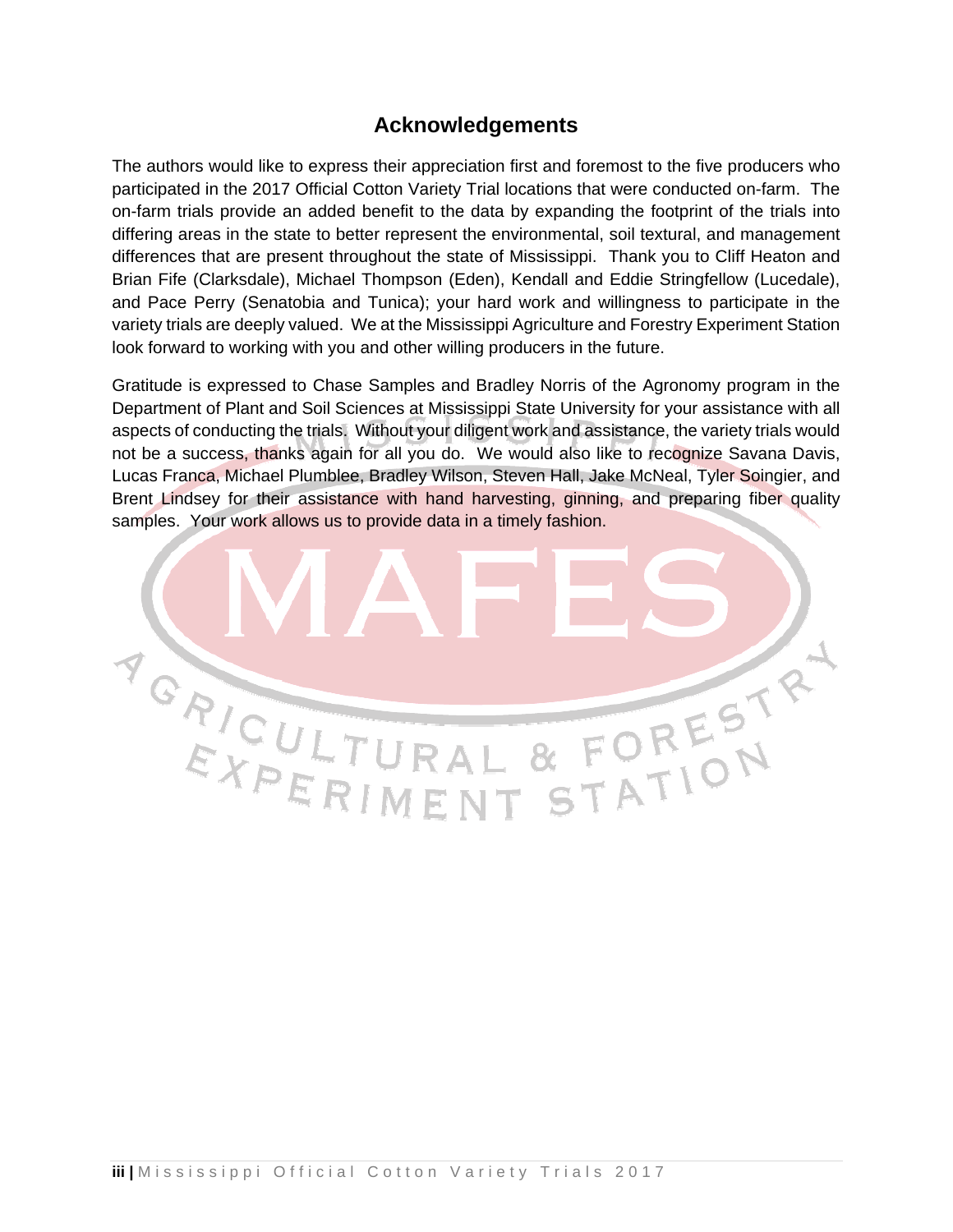nnually, Mississippi State researchers evaluate cotton varieties at numerous **L** locations within the cotton growing regions in the state. The purpose of the Mississippi State Official Variety Trials is to provide an unbiased comparison of varieties across a range of environments. Trial evaluation of standard, commercially available, and new and upcoming cotton cultivars throughout the state provides producers data to make well informed variety selection decisions based upon how a particular cotton variety performed close to their base of operation. A

The Official Variety Trial (OVT) for cotton is conducted annually at the Delta Research and Experiment Station, the North Mississippi Research and Extension Center, the R.R. Foil Plant Science Research Center at Mississippi State University, and at the Black Belt Branch Experiment Station in Brooksville as well as at cooperating producer locations in both the Delta and Hill cotton producing regions. At each location, all varieties entered into the trial are treated identical (conventional) with respect to herbicide and insecticide input to strive for unbiased evaluation of genetic potential. Mississippi State personnel attempt to conduct at minimum eight small-plot official variety trials per year in areas that well represent the majority of the state's cotton producing acreage.

# **Testing Procedures**

All varieties submitted for testing are grown utilizing conventional chemical control for insect and weed pests. Each test plot consists of two rows of cotton 35 to 40 ft in length with a row spacing of 38 or 40". Each plot is analyzed statistically as a randomized complete block with four blocks or replications.

Management practices are determined and implemented by cooperators at each location based on soil texture, soil test value, and scouting for pest pressures. However, seeding rate and operation is controlled by the cotton variety testing coordinator. In addition, all locations are maintained free of lepidopteran insect pests in order to create parity among varieties with differing *Bt* technologies. A list of agronomically important management inputs or practices and dates is presented in Appendix 1. Agronomic date information allows the user to take into account management practices at each location when evaluating yield.

All fiber parameters such as lint percent as well as HVI fiber quality assessment are based upon a hand-picked 25 boll sample or a random grab sample from each replicated plot at each location. Samples from all locations are ginned on the same 10 saw Continental laboratory gin to determine gin turnout. Utilization of the same gin for all samples is important to not bias fiber quality across locations. High Volume Instrumentation analysis for fiber property determinations are conducted by the Fiber and Biopolymer Research Institute at Texas Tech University in Lubbock, TX.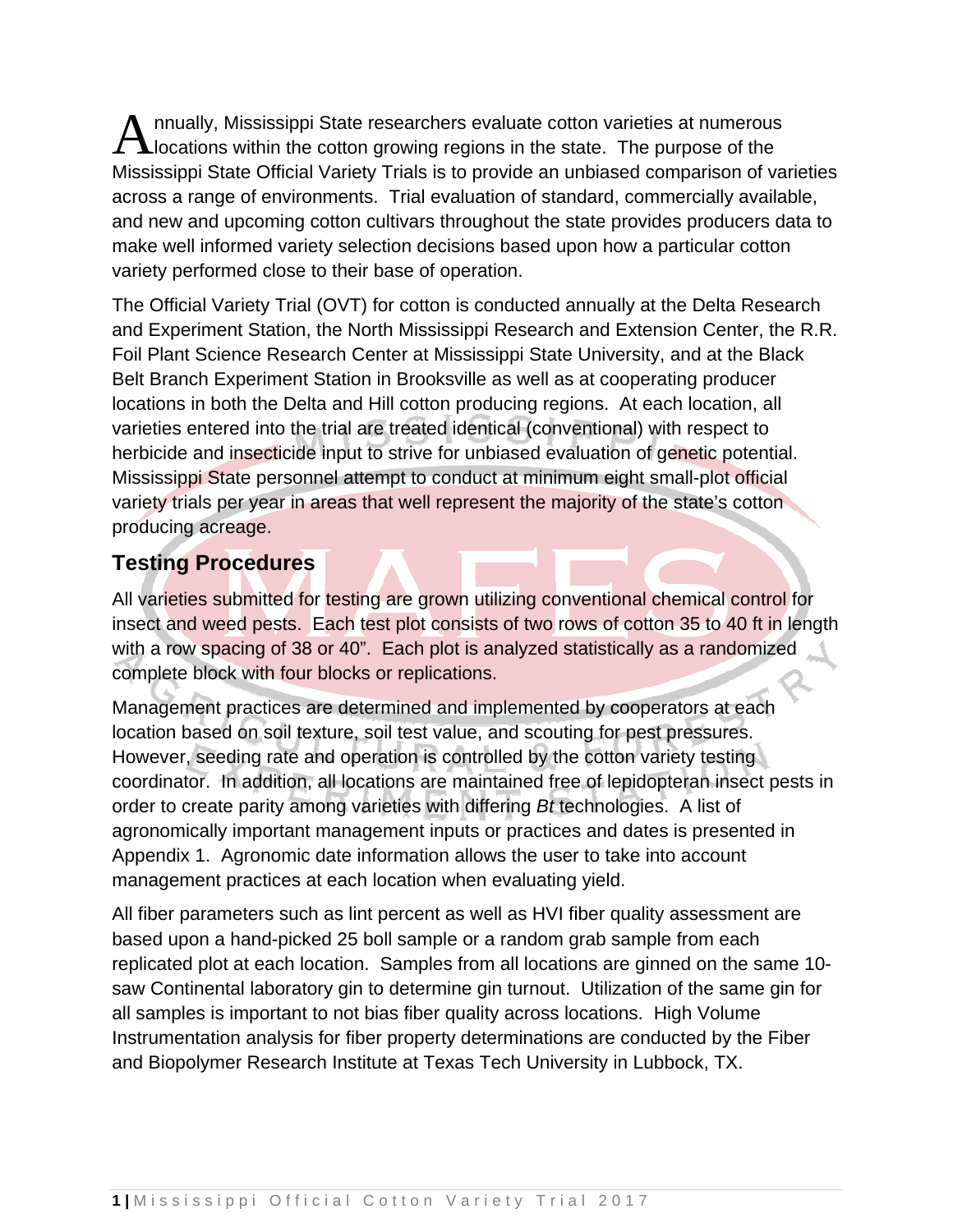Lint yields are calculated using the seed cotton weight mechanically harvested from each plot, and the turnout percentage determined from hand-picked boll samples. Mean lint yields are presented as pounds lint per acre.

## **Interpreting the Data**

Field variability is inherent to production research with any cropping system. Unlike strip trials, small plot research allows for replication with a very minimal footprint. The smaller area and replication of treatments helps reduce variability due to various factors commonly found in the field (i.e. soil textural changes, pest variations). Reduced variability lends us a greater understanding of a varieties genetic potential cultivated under uniform conditions. However, strip trial research may lend greater information about how a variety will perform across a range of conditions (e.g. low spot in the field). Data from both small plot and strip trials should be considered when making final variety selection decisions.

Mississippi State separates the greatest performing varieties by use of a Fishers Protected Least Significant Difference (LSD) at a five percent level of significance. The LSD associated with the five percent level, lends us 95 percent positive identification of the greatest yielding varieties at each specific location. In each individual trial the collection of varieties that yield the greatest statistically is represented in bold. These varieties will all have a numerical difference less than the LSD value shown at the bottom of the data variable columns.

The varieties listed in bold may have slightly differing numerical yields, but will perform very similar at a given location. Statistical analysis is not conducted for across location averages. Producers should review data tables for the geographical closest location that is representative of their operation, but should also review yield information across locations to get an idea of a variety's yield stability over a wide range of production environments. ENT STA

# **Selecting a Variety/Trait**

Cultivar selection is one of the most important management decisions a producer must make each growing season. Improper variety selection generally cannot be overcome with management. Starting with the greatest genetic potential will generally the highest yield with all other things being considered equal. Careful consideration should go into selecting varieties that are well adapted to Mid-South growing region and to certain geographical regions within the state due to the rising cost of seed and associated technology fees.

Multiple available transgenic traits can make selecting a variety cumbersome. At most locations the top yielding varieties represent a range of available trait packages. This lends the producer multiple options to choose from with respect to herbicide and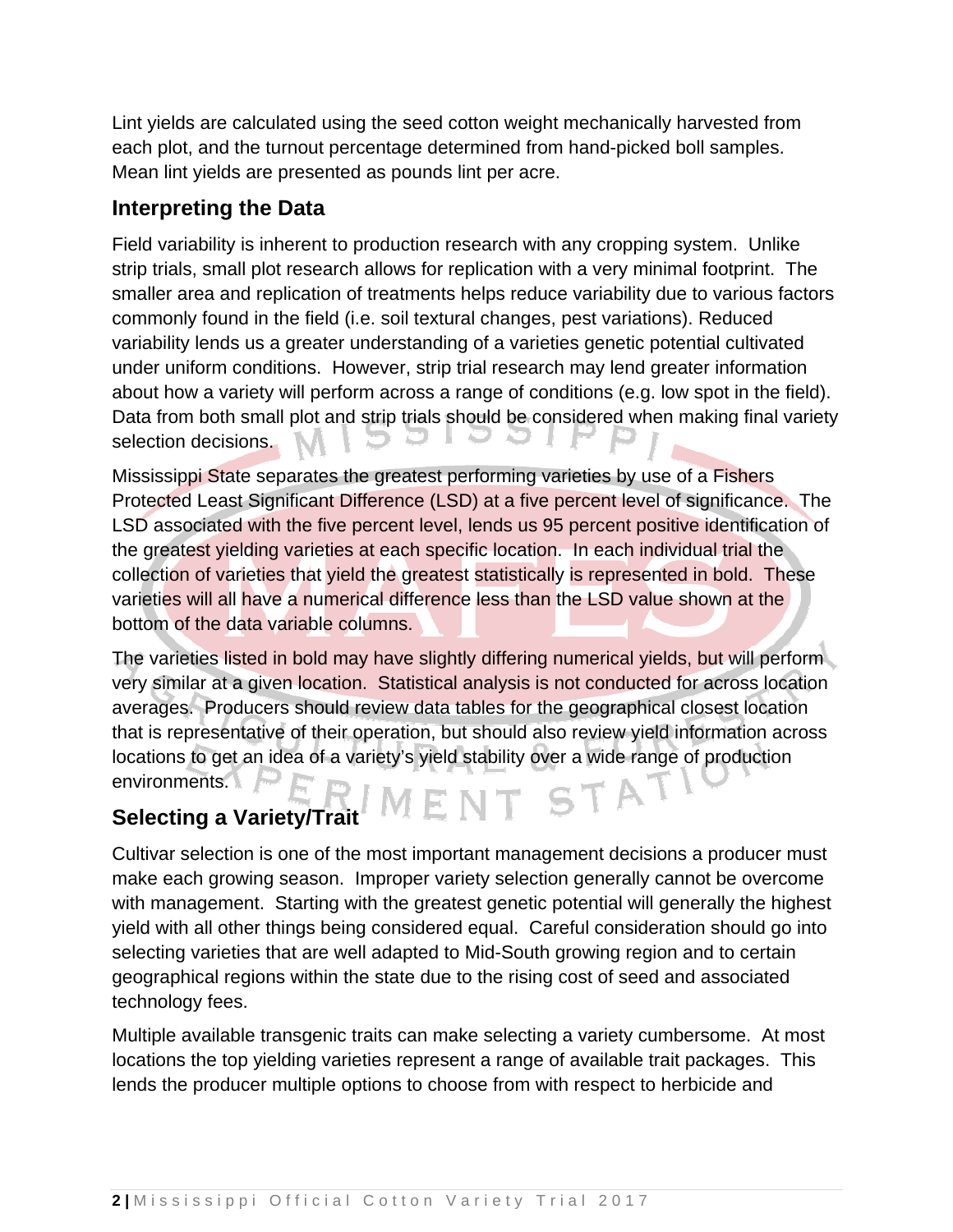insecticide traits. Below is a synopsis of the transgenic traits that were represented in this year's trials.

**Glyphosate tolerance** – generally indicated on the seed bag with either a G, RF, XF, or FE. Varieties with these designations can tolerate over the top applications of glyphosate. XtendFlex (XF) varieties are tolerant also tolerant to glufosinate and dicamba. Enlist (FE) varieties are also tolerant to glufosinate and 2,4-D.

**Glufosinate tolerance:** - generally indicated on the seed bag with an LL. These varieties can withstand over the top applications of Liberty. XtendFlex (XF) varieties are tolerant also tolerant to glyphosate and dicamba. Enlist (FE)varieties are also tolerant to glyphosate and 2,4-D.

It is important to note that producers utilizing a multitude of varieties with differing herbicide tolerant traits in close proximity must use caution to avoid crop injury from spray drift, improperly cleaned applicators, and or a combination of both. For more information on utilizing herbicide resistant traits and alternative weed control practices consult MSU extension publication # 1532 "Weed Control Guidelines for Mississippi" available online at

http://extension.msstate.edu/sites/default/files/publications/publications/p1532\_1.pdf

**Bollgard 2** – Varieties with designations B2 on the seed bag or in the brand name contain genes that produce protein toxic to heliothis. However, under high and persistent pressure supplemental chemical control strategies are necessary to prevent economic damage from caterpillar pests. For more information on utilization of transgenic traits with insecticidal properties consult MSU extension publication # 2471 " Insect control guide for agronomic crops" available online at https://extension.msstate.edu/sites/default/files/publications/publications/p2471\_0.pdf

**Bollgard 3** – Varieties with designations B3 on the seed bag or in the brand name contain genes that produce protein toxic to heliothis. For more information on utilization of transgenic traits with insecticidal properties consult MSU extension publication # 2471 " Insect control guide for agronomic crops" available online at https://extension.msstate.edu/sites/default/files/publications/publications/p2471\_0.pdf

**WideStike** – Phytogen varieties with the designation W on the bag or in the variety name. Like Bollgard 2, Widestrike varieties contain two genes that produce proteins toxic to caterpillar pests. For more information on utilization of transgenic traits with insecticidal properties consult MSU extension publication # 2471 " Insect control guide for agronomic crops" available online at

https://extension.msstate.edu/sites/default/files/publications/publications/p2471\_0.pdf

**WideStike 3** – Phytogen varieties with the designation W3 on the bag or in the variety name. Like Bollgard 3, Widestrike varieties contain three genes that produce proteins toxic to caterpillar pests. For more information on utilization of transgenic traits with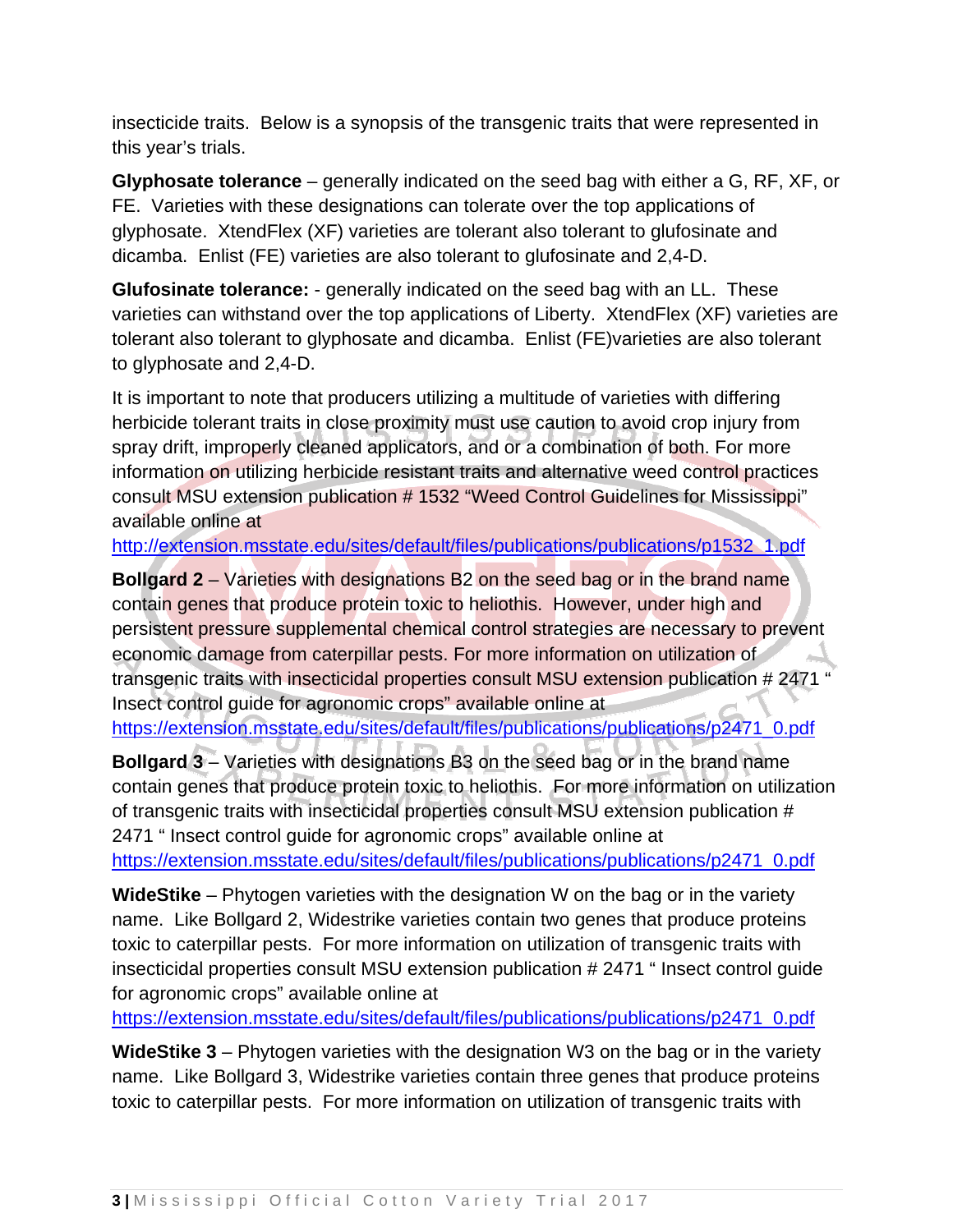insecticidal properties consult MSU extension publication # 2471 " Insect control guide for agronomic crops" available online at

https://extension.msstate.edu/sites/default/files/publications/publications/p2471\_0.pdf

**TwinLink** – Bayer varieties with the designation T on the bag or in the variety name. Like Bollgard 2 or Widestrike, TwinLink varieties contain two genes that produce proteins toxic to caterpillar pests. For more information on utilization of transgenic traits with insecticidal properties consult MSU extension publication # 2471 " Insect control guide for agronomic crops" available online at

https://extension.msstate.edu/sites/default/files/publications/publications/p2471\_0.pdf

**TwinLink Plus** – Bayer varieties with the designation TP on the bag or in the variety name. Like Bollgard 3 or Widestrike 3, TwinLink Plus varieties contain three genes that produce proteins toxic to caterpillar pests. For more information on utilization of transgenic traits with insecticidal properties consult MSU extension publication # 2471 " Insect control guide for agronomic crops" available online at https://extension.msstate.edu/sites/default/files/publications/publications/p2471\_0.pdf

# **Considerations for Selection**

Yield performance among common varieties evaluated over multiple locations, environments or years will normally vary. Therefore, selection decisions should be made from within the range of top yielding varieties. Newer varieties with limited available data should be cultivated to minimal acreage until further testing validates performance across multiple years and locations. Generally, there is no one variety that is the 'silver bullet'; therefore, choosing multiple varieties allows for flexibility in relative maturity, management decisions, and risk aversion.

Lint yield and potential profitability should be the primary factor when attempting to select a variety, but do not discount fiber quality and traits contained within a given variety as well. Do not underestimate the discounts associated with high micronaire which can be significant.

A good performance indicator when selecting a variety is the overall mean of the trial. Comparing an individual variety to the trial mean can lend an indication of how that particular variety "stacked up" to the trial as a whole. A variety with a mean lint yield greater or much greater than the overall trial mean generally will perform well.

Remember, there can be a full 14 day difference in maturity between cotton varieties. However, most leading varieties including those submitted to this year's trial tend to be more mid to early maturing than varieties of the past.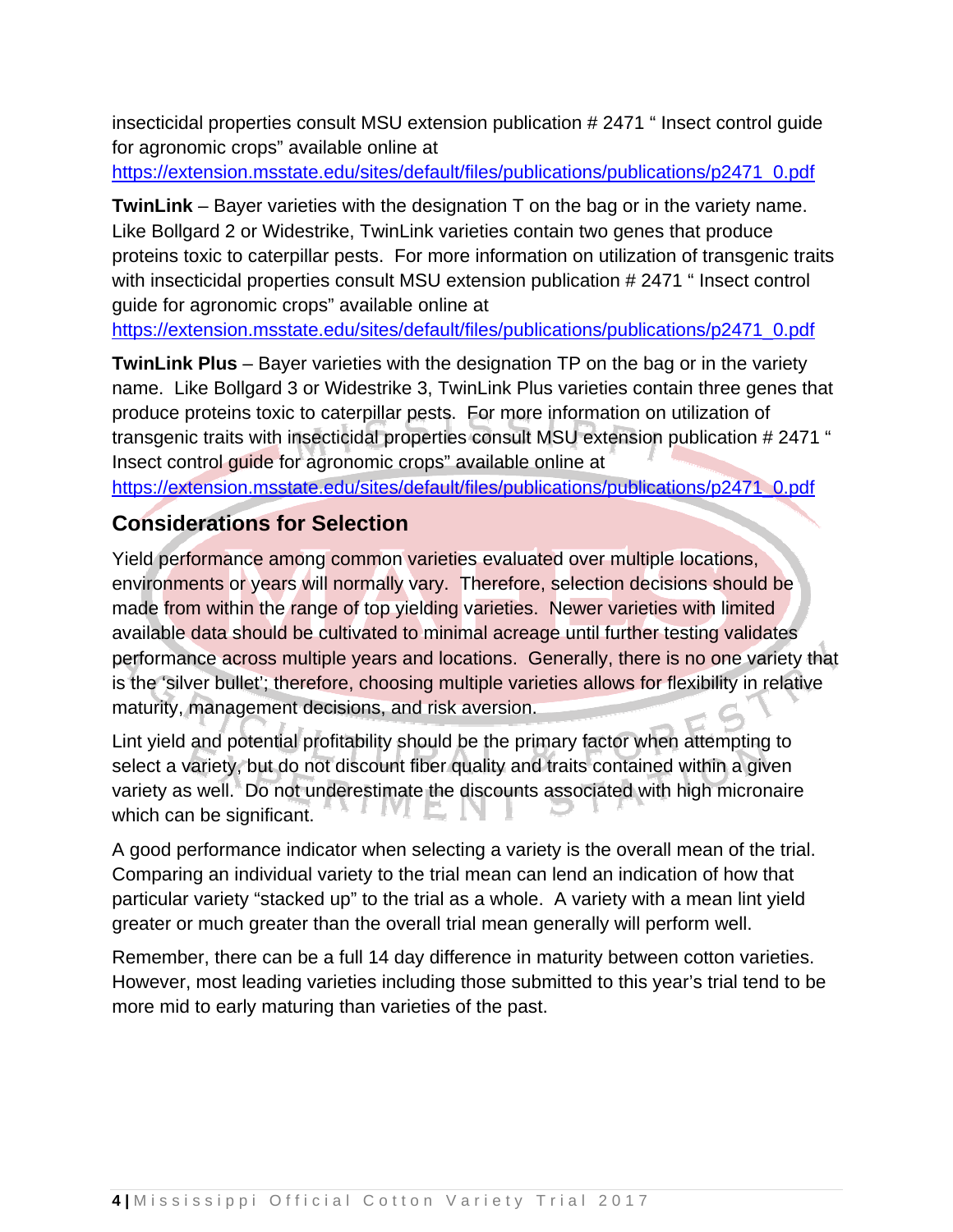# **Loan Valuation Decision Aid**

For each trial conducted in 2017, data was submitted to the upland cotton loan valuation aid. This tool was developed by Dr. Larry Falconer and is supported by Cotton Incorporated. The tool allows for calculation of Commodity Credit Corporation cotton loan premium and discount values based on yields and HVI classing information. The program is updated annually.

# **Top Yielding Varieties**

There are numerous methods to pick or highlight the top yielding varieties across locations to develop a "short list" of promising varieties for future plantings. For soybean and corn, the short list is a powerful aid in selecting varieties due to the sheer number of available varieties. However, for cotton the list of available varieties that perform well, and are adapted to the Mid-South is short on its own. The recent trend in cotton varieties submitted for testing to University OVT trials across the Mid-South has declined over the last ten years with changes in the cotton industry. Therefore, it is important to select a variety that has performed well in the Mississippi OVT or other Mid-South University OVT trials.

Y GRICULTURAL & FORESTR<sup>4</sup>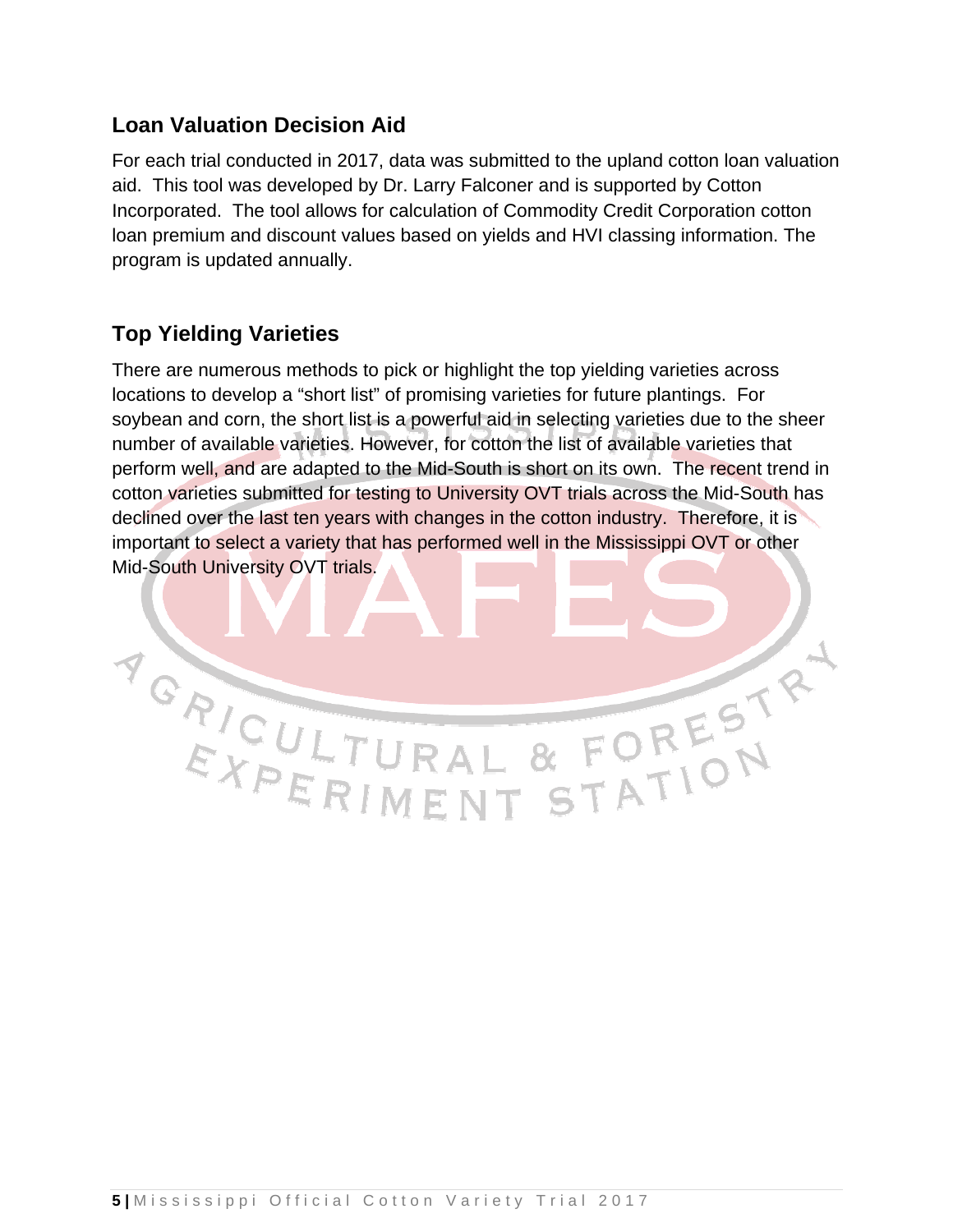| <b>Industry Contact</b>                                                             |                                                                                                                                                                               | <b>Official Variety Trial Entries</b>                                                                                                                             |
|-------------------------------------------------------------------------------------|-------------------------------------------------------------------------------------------------------------------------------------------------------------------------------|-------------------------------------------------------------------------------------------------------------------------------------------------------------------|
| <b>Americot Inc. - NexGen</b><br><b>Varieties</b><br><b>Tom Brooks</b>              | <b>AMX 1710 B2XF</b><br><b>AMX 1711 B2XF</b><br><b>AMX 1715 B2XF</b>                                                                                                          | <b>NG 3406 B2XF</b><br><b>NG 3522 B2XF</b><br><b>NG 4601 B2XF</b><br><b>NG 5007 B2XF</b>                                                                          |
| <b>Bayer Crop Science</b><br><b>Andy White</b>                                      | <b>ST 4949GLT</b><br><b>ST 5020GLT</b><br><b>ST 5115GLT</b>                                                                                                                   | ST 5517GLTP<br><b>ST 6182GLT</b>                                                                                                                                  |
| <b>Crop Production</b><br>Services/Dyna-Gro<br><b>Seed</b><br><b>Scott Cummings</b> | <b>CPS 17251NR B2XF</b><br><b>CPS 17330 B2XF</b><br><b>DG 3526 B2XF</b>                                                                                                       | DG 3605 B2XF<br><b>DG 3757 B2XF</b>                                                                                                                               |
| <b>International Seed</b><br><b>Technology</b><br>Carmen Carvajal                   | <b>BRS-286</b><br><b>BRS-336</b>                                                                                                                                              |                                                                                                                                                                   |
| <b>Monsanto</b><br><b>Dave Albers</b>                                               | <b>DP 1518 B2XF</b><br><b>DP 1522 B2XF</b><br><b>DP 1555 B2RF</b><br><b>DP 1614 B2XF</b><br>DP 1639 B2XF<br><b>DP 1646 B2XF</b>                                               | <b>DP 1725 B2XF</b><br>DP 1823 NRB2XF<br><b>DP 1835 B3XF</b><br><b>DP 1845 B3XF</b><br>DP 1851 B3XF                                                               |
| <b>PhytoGen Seed Co.</b><br><b>Brooks Blanche</b>                                   | <b>PHY 300 W3FE</b><br>PHY 312 WRF<br><b>PHY 330 W3FE</b><br><b>PHY 340 W3FE</b><br>PHY 444 WRF<br><b>PHY 450 W3FE</b><br><b>PHY 490 W3FE</b><br>PX 2A28 W3FE<br>PX 3A82 W3FE | PX 3A96 W3FE<br>PX 3A99 W3FE<br><b>PX 4A52 W3FE</b><br>PX 4A54 W3FE<br>PX 4A57 W3FE<br>PX 4A62 W3FE<br><b>PX 5A57 W3FE</b><br>PX 5B73 W3FE<br><b>PX 5B76 W3FE</b> |
| <b>Seed Source Genetics</b><br>Ed Jungmann                                          | <b>SSG CT 210</b><br><b>SSG UA 222</b>                                                                                                                                        |                                                                                                                                                                   |
| <b>Winnfield Solutions,</b><br><b>LLC</b><br><b>Robert Cossar</b>                   | <b>CG 9608 B3XF</b>                                                                                                                                                           |                                                                                                                                                                   |

### **Table 1. Varieties submitted for testing by participating industry partners in 2017.**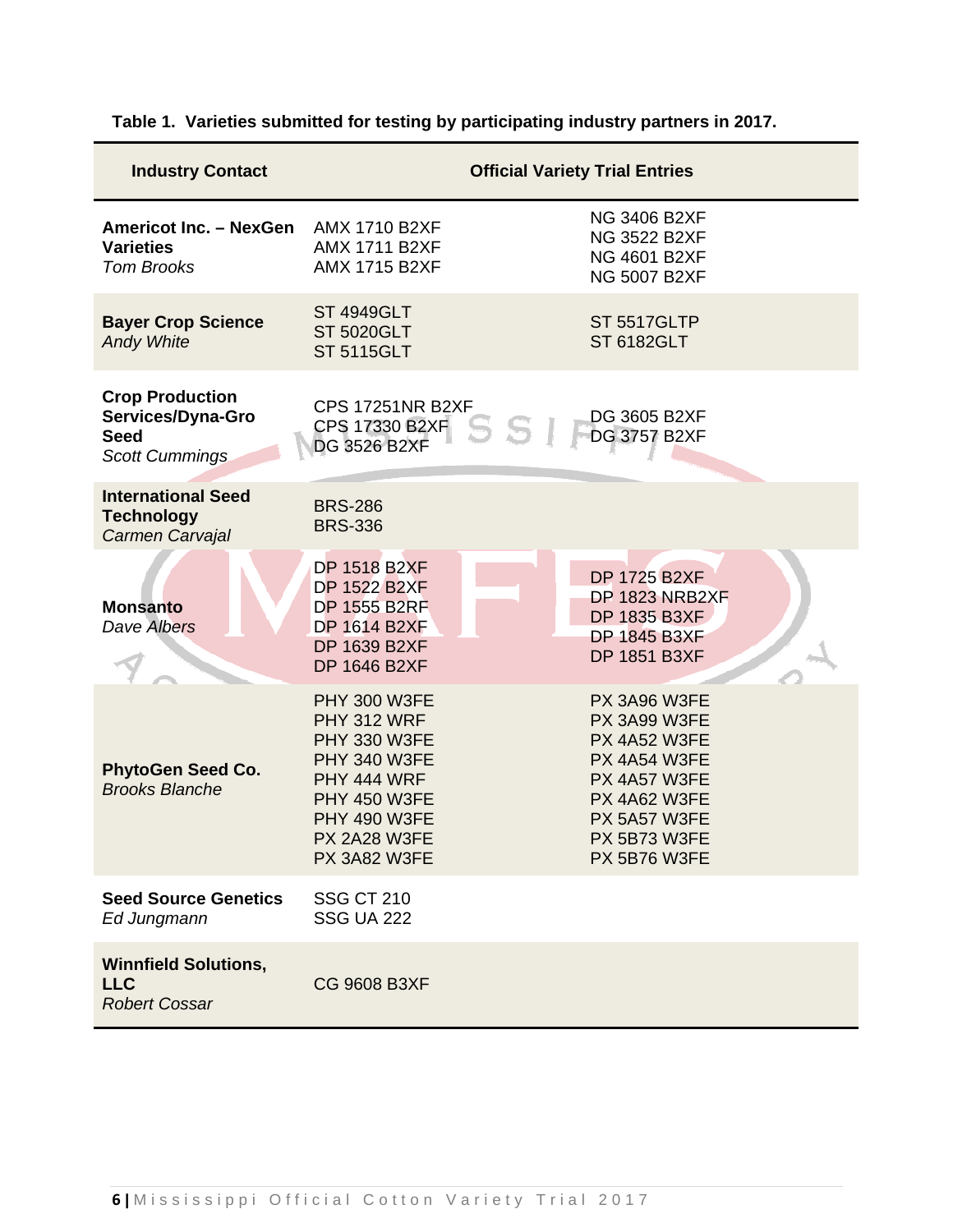|                                             |                            |                            |              |        |      | <b>Measurement</b> |          |        |                      |
|---------------------------------------------|----------------------------|----------------------------|--------------|--------|------|--------------------|----------|--------|----------------------|
| <b>Variety</b>                              | <b>Seedcotton</b><br>Yield | Lint<br>Yield <sup>+</sup> | Lint         | Length | Mic. | <b>Strength</b>    | Uniform. | Elong. | <b>Loan Value</b>    |
|                                             | (lb/acre)                  | (lb/acre)                  | (%)          | (in.)  | ---- | $(g$ /tex $)$      | (%)      | (% )   | $\sqrt{\epsilon/LB}$ |
| <b>PHY 312 WRF</b>                          | 2904                       | 1228                       | 42.4         |        |      |                    |          |        |                      |
| <b>DG 3526 B2XF</b>                         | 2765                       | 1220                       | 44.2         |        |      |                    |          |        |                      |
| <b>DP 1646 B2XF</b>                         | 2742                       | 1214                       | 44.2         |        |      |                    |          |        |                      |
| <b>PHY 444 WRF</b>                          | 2804                       | 1209                       | 43.0         |        |      |                    |          |        |                      |
| <b>PX 3A82 W3FE</b>                         | 2758                       | 1193                       | 43.2         |        |      |                    |          |        |                      |
| <b>PX 4A52 W3FE</b>                         | 2780                       | 1189                       | 42.7         |        |      |                    |          |        |                      |
| <b>DP 1555 B2RF</b>                         | 2646                       | 1172                       | 44.3         |        |      |                    |          |        |                      |
| <b>PX 4A57 W3FE</b>                         | 2603                       | 1167                       | 44.8         |        |      |                    |          |        |                      |
| <b>PX 4A54 W3FE</b>                         | 2669                       | 1157                       | 43.2         |        |      |                    |          |        |                      |
| <b>ST 5115GLT</b>                           | 2773                       | 1146                       | 41.2         |        |      |                    |          |        |                      |
| <b>NG 5007 B2XF</b>                         | 2677                       | 1145                       | 42.7         |        |      |                    |          |        |                      |
| <b>ST 6182GLT</b>                           | 2475                       | 1139                       | 46.0         |        |      |                    |          |        |                      |
| <b>PHY 340 W3FE</b>                         | 2539                       | 1134                       | 44.5         |        |      |                    |          |        |                      |
| <b>PX 3A99 W3FE</b>                         | 2655                       | 1133                       | 42.5         |        |      |                    |          |        |                      |
| <b>DG 3757 B2XF</b>                         | 2584                       | 1127                       | 43.6         |        |      |                    |          |        |                      |
| <b>PHY 300 W3FE</b>                         | 2515                       | 1115                       | 44.3         |        |      |                    |          |        |                      |
| <b>CG 9608 B3XF</b>                         | 2458                       | 1108                       | 45.2         |        |      |                    |          |        |                      |
| <b>DP 1845 B3XF</b>                         | 2573                       | 1104                       | 42.9         |        |      |                    |          |        |                      |
| <b>DP 1835 B3XF</b>                         | 2453                       | 1098                       | 44.9         |        |      |                    |          |        |                      |
| <b>NG 3522 B2XF</b>                         | 2551                       | 1097                       | 42.7         |        |      |                    |          |        |                      |
| <b>DP 1639 B2XF</b>                         | 2476                       | 1095                       | 44.3         |        |      |                    |          |        |                      |
| <b>DP 1823 NRB2XF</b>                       | 2502                       | 1086                       | 43.3         |        |      |                    |          |        |                      |
| <b>DP 1614 B2XF</b>                         | 2433                       | 1084                       | 44.5         |        |      |                    |          |        |                      |
| <b>PX 3A96 W3FE</b>                         | 2597                       | 1082                       | 41.6         |        |      |                    |          |        |                      |
| <b>ST 4949GLT</b>                           | 2394                       | 1082                       | 45.1         |        |      |                    |          |        |                      |
| <b>DP 1725 B2XF</b>                         | 2379                       | 1077                       | 45.2         |        |      |                    |          |        |                      |
| <b>PHY 330 W3FE</b>                         | 2426                       | 1076                       | 44.2         |        |      |                    |          |        |                      |
| <b>CPS 17251NR B2XF</b>                     | 2442                       | 1075                       | 43.9         |        |      |                    |          |        |                      |
| <b>UA 222</b>                               | 2623                       | 1072                       | 40.8         |        |      |                    |          |        |                      |
| <b>PX 5B76 W3FE</b>                         | 2567                       | 1070                       | 41.5         |        |      |                    |          |        |                      |
| <b>PX 4A62 W3FE</b>                         | 2478                       | 1070                       | 43.0         |        |      |                    |          |        |                      |
| <b>ST 5517GLTP</b>                          | 2656                       | 1069                       | 40.2         |        |      |                    |          |        |                      |
| <b>DG 3605 B2XF</b>                         | 2479                       | 1061                       | 42.9         |        |      |                    |          |        |                      |
| <b>AMX 1710 B2XF</b><br><b>DP 1522 B2XF</b> | 2557                       | 1057                       | 41.2<br>42.5 |        |      |                    |          |        |                      |
|                                             | 2466                       | 1053                       |              |        |      |                    |          |        |                      |
| <b>PHY 450 W3FE</b><br><b>NG 3406 B2XF</b>  | 2484<br>2441               | 1052<br>1043               | 42.2<br>42.5 |        |      |                    |          |        |                      |
| <b>DP 1851 B3XF</b>                         | 2389                       | 1034                       | 43.0         |        |      |                    |          |        |                      |
| <b>DP 1518 B2XF</b>                         | 2482                       | 1027                       | 41.4         |        |      |                    |          |        |                      |
| <b>ST 5020GLT</b>                           | 2502                       | 1025                       | 41.0         |        |      |                    |          |        |                      |
| <b>NG 4601 B2XF</b>                         | 2344                       | 1022                       | 43.6         |        |      |                    |          |        |                      |
| <b>PHY 490 W3FE</b>                         | 2391                       | 1016                       | 42.5         |        |      |                    |          |        |                      |
| <b>PX 2A28 W3FE</b>                         | 2404                       | 1002                       | 41.6         |        |      |                    |          |        |                      |
| <b>PX 5B73 W3FE</b>                         | 2345                       | 997                        | 42.4         |        |      |                    |          |        |                      |
| <b>BRS 335</b>                              | 2500                       | 987                        | 39.4         |        |      |                    |          |        |                      |
| <b>BRS 286</b>                              | 2494                       | 972                        | 39.9         |        |      |                    |          |        |                      |
| <b>AMX 1715 B2XF</b>                        | 2429                       | 962                        | 39.7         |        |      |                    |          |        |                      |
| <b>AMX 1711 B2XF</b>                        | 2267                       | 955                        | 42.3         |        |      |                    |          |        |                      |
| <b>HQ 210CT</b>                             | 2334                       | 918                        | 39.2         |        |      |                    |          |        |                      |
| <b>PX 5A57 W3FE</b>                         | 2183                       | 914                        | 41.7         |        |      |                    |          |        |                      |
| <b>CPS 17330 B2XF</b>                       | 1828                       | 836                        | 45.6         |        |      |                    |          |        |                      |
| <b>Overall Mean</b>                         | 2514                       | 1078                       | 42.8         |        |      |                    |          |        |                      |
| LSD(0.05)                                   | 342                        | 152                        | 1.8          |        |      |                    |          |        |                      |
| $C.V.$ (%)                                  | 29.2                       | 30.3                       | 4.8          |        |      |                    |          |        |                      |

**Table 2. One-year mean yield performance and fiber characteristics for OVT varieties submitted for testing in 2017 averaged across all (9) testing locations.**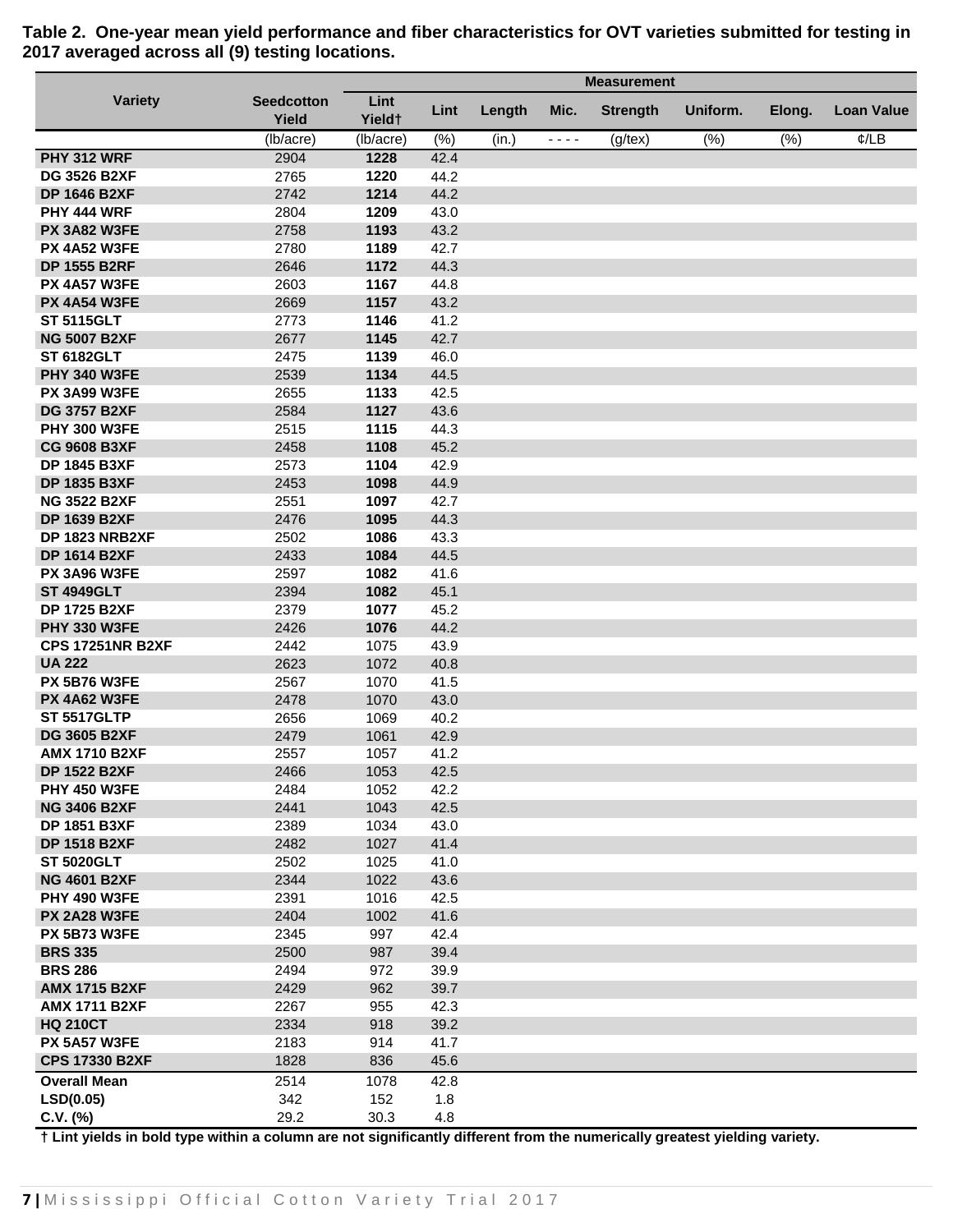|                     | <b>Clarksdale</b> |      | <b>Stoneville</b> |      |      | <b>Tunica</b>             | Average across location and year                                                                                     |
|---------------------|-------------------|------|-------------------|------|------|---------------------------|----------------------------------------------------------------------------------------------------------------------|
|                     | 2016              | 2017 | 2016              | 2017 | 2016 | 2017                      |                                                                                                                      |
|                     |                   |      |                   |      |      | Lint yield (lb lint/acre) |                                                                                                                      |
| <b>PHY 312 WRF</b>  | 1617              | 1388 | 1594              | 1791 | 1654 | 1133                      | 1530                                                                                                                 |
| <b>DP 1646 B2XF</b> | 1467              | 1333 | 1350              | 1573 | 1661 | 1132                      | 1419                                                                                                                 |
| <b>DG 3526 B2XF</b> | 1621              | 1494 | 1471              | 1801 | 1010 | 843                       | 1373                                                                                                                 |
| <b>ST 4949GLT</b>   | 1559              | 1170 | 1415              | 1495 | 1581 | 979                       | 1367                                                                                                                 |
| PHY 444 WRF         | 1618              | 1221 | 1320              | 1495 | 1379 | 1133                      | 1361                                                                                                                 |
| <b>DP 1725 B2XF</b> | 1511              | 1192 | 1498              | 1428 | 1363 | 985                       | 1330                                                                                                                 |
| <b>NG 3522 B2XF</b> | 1380              | 1095 | 1379              | 1530 | 1514 | 1046                      | 1324                                                                                                                 |
| <b>DP 1555 B2RF</b> | 1624              | 1402 | 1107              | 1386 | 1352 | 1060                      | 1322                                                                                                                 |
| <b>ST 5115GLT</b>   | 1395              | 1424 | 1144              | 1620 | 1358 | 931                       | 1312                                                                                                                 |
| <b>UA 222</b>       | 1575              | 1027 | 1509              | 1524 | 1248 | 984                       | 1311                                                                                                                 |
| <b>DP 1522 B2XF</b> | 1312              | 1049 | 1280              | 1570 | 1674 | 955                       | 1307                                                                                                                 |
| <b>ST 6182GLT</b>   | 1425              | 1357 | 1152              | 1764 | 1220 | 869                       | 1298                                                                                                                 |
| <b>DP 1639 B2XF</b> | 1616              | 1343 | 1049              | 1511 | 1338 | 855                       | 1285                                                                                                                 |
| <b>DP 1518 B2XF</b> | 1354              | 898  | 1290              | 1382 | 1576 | 1169                      | 1278                                                                                                                 |
| <b>DP 1614 B2XF</b> | 1204              | 1067 | 1496              | 1571 | 1232 | 985                       | 1259                                                                                                                 |
| <b>NG 3406 B2XF</b> | 1390              | 959  | 1190              | 1606 | 1401 | 957                       | 1251                                                                                                                 |
| <b>NG 5007 B2XF</b> | 1405              | 1132 | 1238              | 1554 | 1306 | 805                       | 1240                                                                                                                 |
| <b>DG 3757 B2XF</b> | 1564              | 1321 | 860               | 1561 | 1057 | 669                       | 1172                                                                                                                 |
| <b>BRS 286</b>      | 1274              | 1103 | 1171              | 1389 | 901  | 778                       | 1103                                                                                                                 |
| <b>HQ 210CT</b>     | 1333              | 956  | 726               | 1137 | 962  | 859                       | 996                                                                                                                  |
| <b>BRS 335</b>      | 1397              | 1073 | 745               | 1262 | 754  | 722                       | 992                                                                                                                  |
|                     |                   |      |                   |      |      |                           | Table is sorted based on average across location and year Lint Yield means (i.e. from greatest to lowest lint yield) |

**Table 3. Two-year mean yield performance of varieties cultivated at 3 locations in the Delta region during 2016 and 2017.** 

**Table 4. Two-year mean yield performance of varieties cultivated at 4 locations in the Hill region during 2016 and 2017.** 

|                                                                                                                      |                    |      |      |           | <b>Location and Year</b> |                           |      |        |                                     |
|----------------------------------------------------------------------------------------------------------------------|--------------------|------|------|-----------|--------------------------|---------------------------|------|--------|-------------------------------------|
|                                                                                                                      | <b>Brooksville</b> |      |      | Senatobia | <b>Starkville</b>        |                           |      | Verona | Average across<br>location and year |
|                                                                                                                      | 2016               | 2017 | 2016 | 2017      | 2016                     | 2017                      | 2016 | 2017   |                                     |
|                                                                                                                      |                    |      |      |           |                          | Lint yield (lb lint/acre) |      |        |                                     |
| PHY 444 WRF                                                                                                          | 1712               | 941  | 1413 | 973       | 2017                     | 1454                      | 1989 | 1716   | 1527                                |
| <b>DP 1646 B2XF</b>                                                                                                  | 1354               | 884  | 1850 | 1098      | 1774                     | 1007                      | 1742 | 1653   | 1420                                |
| <b>DP 1555 B2RF</b>                                                                                                  | 1547               | 908  | 1418 | 903       | 1747                     | 1089                      | 1886 | 1852   | 1419                                |
| <b>PHY 312 WRF</b>                                                                                                   | 1415               | 826  | 1519 | 1099      | 1609                     | 1203                      | 1724 | 1853   | 1406                                |
| <b>NG 3522 B2XF</b>                                                                                                  | 1540               | 883  | 1479 | 949       | 1717                     | 1084                      | 1675 | 1594   | 1365                                |
| <b>NG 5007 B2XF</b>                                                                                                  | 1318               | 734  | 1344 | 1102      | 1680                     | 1259                      | 1671 | 1755   | 1358                                |
| <b>ST 6182GLT</b>                                                                                                    | 1334               | 957  | 1060 | 906       | 1813                     | 1198                      | 1730 | 1741   | 1342                                |
| <b>UA 222</b>                                                                                                        | 1299               | 908  |      | 1025      | 1818                     | 1002                      | 1700 | 1633   | 1341                                |
| <b>DG 3757 B2XF</b>                                                                                                  | 1320               | 810  | 1346 | 762       | 1850                     | 1135                      | 1842 | 1656   | 1340                                |
| <b>DP 1639 B2XF</b>                                                                                                  | 1393               | 701  | 1375 | 939       | 1596                     | 1167                      | 1772 | 1755   | 1337                                |
| <b>ST 5115GLT</b>                                                                                                    | 1466               | 882  | 1226 | 988       | 1588                     | 1190                      | 1695 | 1486   | 1315                                |
| <b>ST 4949GLT</b>                                                                                                    | 1126               | 815  | 1607 | 936       | 1472                     | 1003                      | 1987 | 1519   | 1308                                |
| <b>DP 1518 B2XF</b>                                                                                                  | 1106               | 702  | 1651 | 1131      | 1654                     | 809                       | 1719 | 1371   | 1268                                |
| <b>NG 3406 B2XF</b>                                                                                                  | 1369               | 769  | 1123 | 859       | 1714                     | 1155                      | 1720 | 1354   | 1258                                |
| <b>DP 1614 B2XF</b>                                                                                                  | 1347               | 617  | 1440 | 1243      | 1354                     | 995                       | 1519 | 1525   | 1255                                |
| <b>DG 3526 B2XF</b>                                                                                                  | 963                | 837  | 1096 | 1145      | 1356                     | 1432                      | 1571 | 1580   | 1248                                |
| <b>BRS 286</b>                                                                                                       | 1263               | 511  |      | 845       | 1721                     | 1142                      | 1692 | 1543   | 1245                                |
| <b>DP 1522 B2XF</b>                                                                                                  | 1192               | 804  | 1437 | 531       | 1593                     | 927                       | 1764 | 1602   | 1231                                |
| <b>BRS 335</b>                                                                                                       | 1307               | 934  |      | 764       | 1607                     | 965                       | 1482 | 1520   | 1226                                |
| <b>DP 1725 B2XF</b>                                                                                                  | 1134               | 805  | 1350 | 965       | 1227                     | 1062                      | 1672 | 1488   | 1213                                |
| <b>HQ 210CT</b>                                                                                                      | 1183               | 706  |      | 781       | 1482                     | 1005                      | 1590 | 1446   | 1170                                |
| Tahlo is sortod basod on avorago across location and voar Lint Viold moans (i.e. from groatost to lowost lint viold) |                    |      |      |           |                          |                           |      |        |                                     |

*Table is sorted based on average across location and year Lint Yield means (i.e. from greatest to lowest lint yield)*

**8 |** Mississippi Official Cotton Variety Trial 2017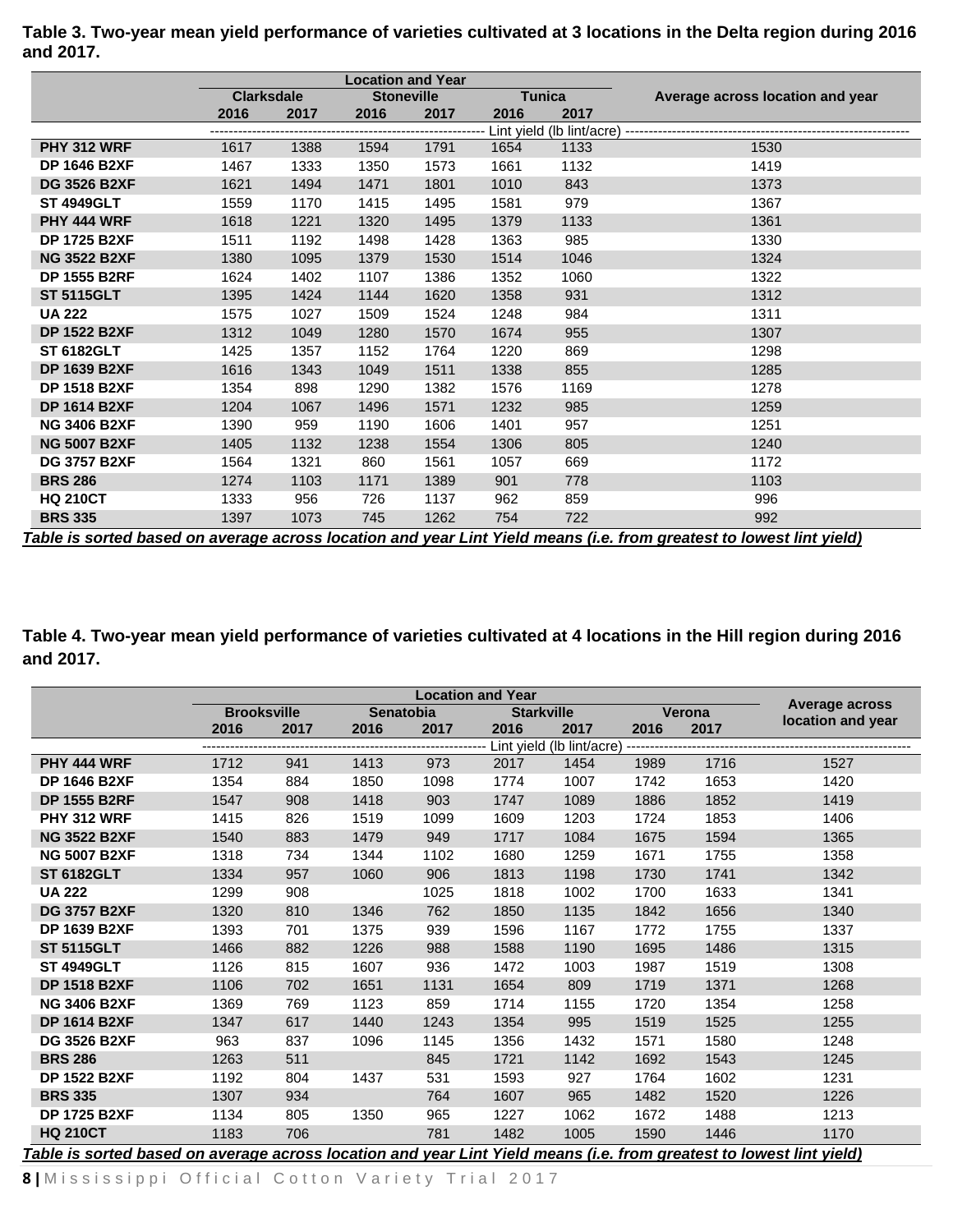|                         |                            |                            |      |        |      | <b>Measurement</b> |          |        |                   |
|-------------------------|----------------------------|----------------------------|------|--------|------|--------------------|----------|--------|-------------------|
| <b>Variety</b>          | <b>Seedcotton</b><br>Yield | Lint<br>Yield <sup>+</sup> | Lint | Length | Mic. | <b>Strength</b>    | Uniform. | Elong. | <b>Loan Value</b> |
|                         | (lb/acre)                  | (lb/acre)                  | (% ) | (in.)  | ---- | $(g$ /tex $)$      | (%)      | (% )   | ¢/LB              |
| <b>PHY 312 WRF</b>      | 3188                       | 1359                       | 42.7 |        |      |                    |          |        |                   |
| <b>DP 1646 B2XF</b>     | 2973                       | 1313                       | 44.0 |        |      |                    |          |        |                   |
| <b>PX 3A82 W3FE</b>     | 2998                       | 1285                       | 43.0 |        |      |                    |          |        |                   |
| <b>ST 5115GLT</b>       | 3048                       | 1269                       | 41.7 |        |      |                    |          |        |                   |
| <b>PX 4A52 W3FE</b>     | 2916                       | 1258                       | 43.1 |        |      |                    |          |        |                   |
| <b>DG 3526 B2XF</b>     | 2851                       | 1256                       | 44.2 |        |      |                    |          |        |                   |
| <b>PX 3A99 W3FE</b>     | 2925                       | 1245                       | 42.6 |        |      |                    |          |        |                   |
| <b>PHY 444 WRF</b>      | 2896                       | 1234                       | 42.7 |        |      |                    |          |        |                   |
| <b>DP 1555 B2RF</b>     | 2786                       | 1230                       | 44.1 |        |      |                    |          |        |                   |
| <b>DP 1614 B2XF</b>     | 2714                       | 1213                       | 44.8 |        |      |                    |          |        |                   |
| <b>DP 1522 B2XF</b>     | 2816                       | 1210                       | 43.1 |        |      |                    |          |        |                   |
| <b>DP 1725 B2XF</b>     | 2649                       | 1202                       | 45.4 |        |      |                    |          |        |                   |
| <b>PX 4A57 W3FE</b>     | 2699                       | 1202                       | 44.6 |        |      |                    |          |        |                   |
| <b>PHY 340 W3FE</b>     | 2680                       | 1197                       | 44.7 |        |      |                    |          |        |                   |
| <b>NG 3522 B2XF</b>     | 2747                       | 1191                       | 43.2 |        |      |                    |          |        |                   |
| <b>ST 4949GLT</b>       | 2621                       | 1190                       | 45.5 |        |      |                    |          |        |                   |
| <b>AMX 1710 B2XF</b>    | 2832                       | 1176                       | 41.5 |        |      |                    |          |        |                   |
| <b>PHY 300 W3FE</b>     | 2647                       | 1176                       | 44.5 |        |      |                    |          |        |                   |
| <b>PX 4A54 W3FE</b>     | 2692                       | 1173                       | 43.6 |        |      |                    |          |        |                   |
| <b>DP 1823 NRB2XF</b>   | 2723                       | 1172                       | 43.1 |        |      |                    |          |        |                   |
| <b>NG 5007 B2XF</b>     | 2754                       | 1164                       | 42.3 |        |      |                    |          |        |                   |
| <b>DP 1639 B2XF</b>     | 2637                       | 1162                       | 44.2 |        |      |                    |          |        |                   |
| <b>ST 5517GLTP</b>      | 2853                       | 1155                       | 40.4 |        |      |                    |          |        |                   |
| <b>NG 3406 B2XF</b>     | 2694                       | 1155                       | 42.8 |        |      |                    |          |        |                   |
| <b>AMX 1715 B2XF</b>    | 2923                       | 1152                       | 39.6 |        |      |                    |          |        |                   |
| <b>DP 1518 B2XF</b>     | 2718                       | 1144                       | 42.3 |        |      |                    |          |        |                   |
| <b>DP 1845 B3XF</b>     | 2696                       | 1144                       | 42.5 |        |      |                    |          |        |                   |
| <b>CG 9608 B3XF</b>     | 2540                       | 1140                       | 45.0 |        |      |                    |          |        |                   |
| <b>CPS 17251NR B2XF</b> | 2588                       | 1138                       | 44.0 |        |      |                    |          |        |                   |
| <b>ST 6182GLT</b>       | 2474                       | 1137                       | 46.0 |        |      |                    |          |        |                   |
| <b>PX 5B76 W3FE</b>     | 2742                       | 1134                       | 41.3 |        |      |                    |          |        |                   |
| <b>DP 1835 B3XF</b>     | 2550                       | 1132                       | 44.5 |        |      |                    |          |        |                   |
| <b>PHY 490 W3FE</b>     | 2675                       | 1129                       | 42.6 |        |      |                    |          |        |                   |
| <b>DG 3757 B2XF</b>     | 2572                       | 1122                       | 43.5 |        |      |                    |          |        |                   |
| <b>DG 3605 B2XF</b>     | 2646                       | 1121                       | 42.4 |        |      |                    |          |        |                   |
| <b>PX 4A62 W3FE</b>     | 2633                       | 1120                       | 42.7 |        |      |                    |          |        |                   |
| <b>UA 222</b>           | 2723                       | 1110                       | 40.8 |        |      |                    |          |        |                   |
| <b>DP 1851 B3XF</b>     | 2613                       | 1105                       | 42.2 |        |      |                    |          |        |                   |
| <b>ST 5020GLT</b>       | 2699                       | 1105                       | 41.0 |        |      |                    |          |        |                   |
| <b>PHY 450 W3FE</b>     | 2589                       | 1091                       | 42.3 |        |      |                    |          |        |                   |
| PX 3A96 W3FE            | 2618                       | 1087                       | 41.6 |        |      |                    |          |        |                   |
| <b>PX 2A28 W3FE</b>     | 2590                       | 1081                       | 41.8 |        |      |                    |          |        |                   |
| <b>PHY 330 W3FE</b>     | 2425                       | 1064                       | 43.9 |        |      |                    |          |        |                   |
| <b>NG 4601 B2XF</b>     | 2396                       | 1044                       | 43.6 |        |      |                    |          |        |                   |
| <b>PX 5B73 W3FE</b>     | 2453                       | 1033                       | 42.3 |        |      |                    |          |        |                   |
| <b>PX 5A57 W3FE</b>     | 2425                       | 1016                       | 41.9 |        |      |                    |          |        |                   |
| <b>AMX 1711 B2XF</b>    | 2394                       | 1003                       | 42.2 |        |      |                    |          |        |                   |
| <b>BRS 286</b>          | 2417                       | 972                        | 40.5 |        |      |                    |          |        |                   |
| <b>BRS 335</b>          | 2427                       | 968                        | 40.0 |        |      |                    |          |        |                   |
| <b>HQ 210CT</b>         | 2387                       | 945                        | 39.5 |        |      |                    |          |        |                   |
| <b>CPS 17330 B2XF</b>   | 2047                       | 931                        | 45.5 |        |      |                    |          |        |                   |
| <b>Overall Mean</b>     | 2673                       | 1144                       | 42.9 |        |      |                    |          |        |                   |
| LSD(0.05)               | 482                        | 204                        | 1.0  |        |      |                    |          |        |                   |
| $C.V.$ (%)              | 25.7                       | 25.4                       | 304  |        |      |                    |          |        |                   |

#### **Table 5. 2017 mean yield performance of varieties cultivated at 4 locations in the Delta Region.**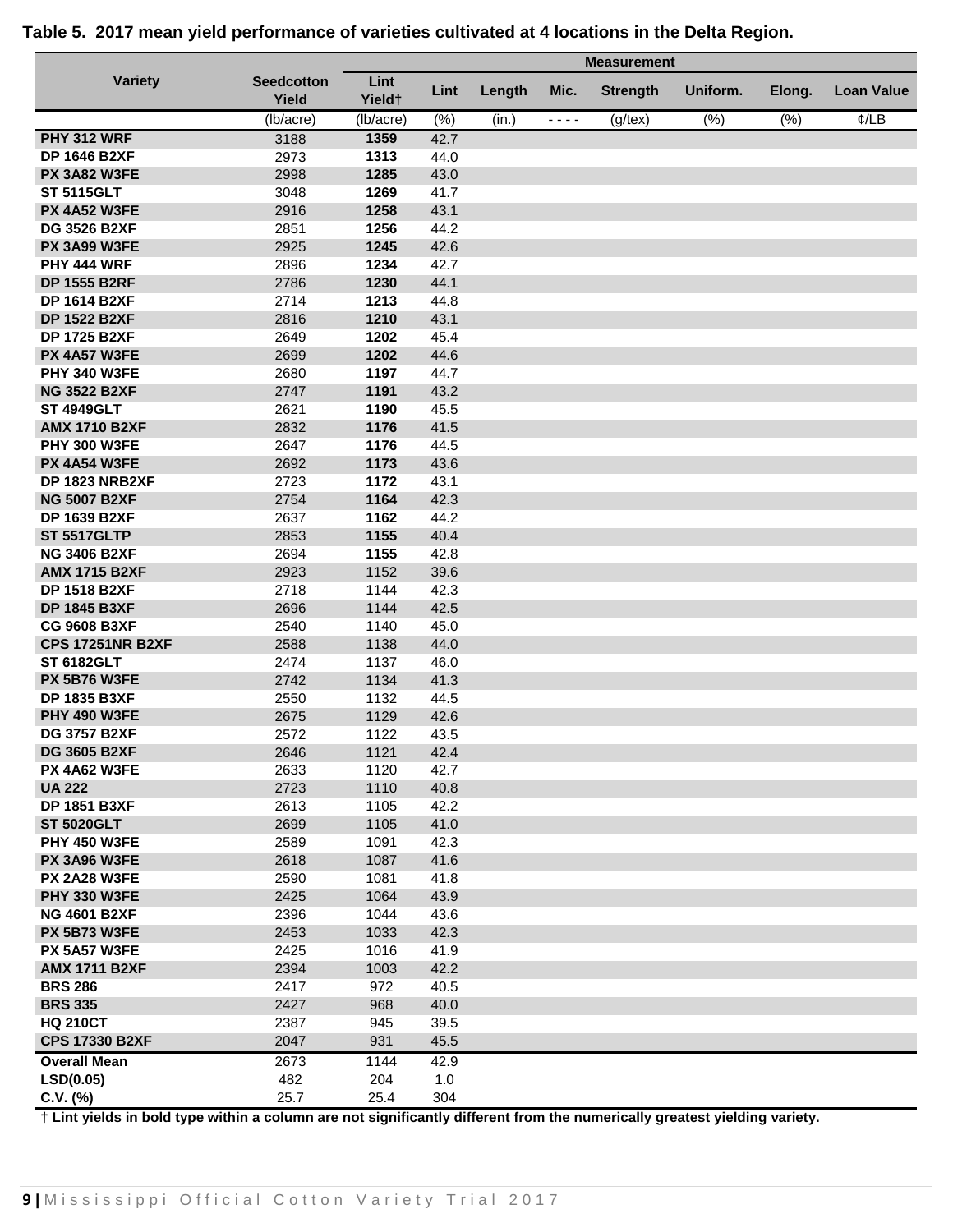|                                              |                            |                            |              |        |      | <b>Measurement</b> |          |        |                       |
|----------------------------------------------|----------------------------|----------------------------|--------------|--------|------|--------------------|----------|--------|-----------------------|
| <b>Variety</b>                               | <b>Seedcotton</b><br>Yield | Lint<br>Yield <sup>+</sup> | Lint         | Length | Mic. | <b>Strength</b>    | Uniform. | Elong. | <b>Loan Value</b>     |
|                                              | (lb/acre)                  | (lb/acre)                  | (%)          | (in.)  | ---- | $(g$ /tex $)$      | (% )     | (%)    | $\sqrt{\mathcal{L}B}$ |
| <b>DG 3526 B2XF</b>                          | 2696                       | 1192                       | 44.2         |        |      |                    |          |        |                       |
| <b>PHY 444 WRF</b>                           | 2730                       | 1189                       | 43.3         |        |      |                    |          |        |                       |
| <b>PX 4A57 W3FE</b>                          | 2605                       | 1182                       | 45.0         |        |      |                    |          |        |                       |
| <b>PX 4A54 W3FE</b>                          | 2650                       | 1143                       | 42.9         |        |      |                    |          |        |                       |
| <b>ST 6182GLT</b>                            | 2461                       | 1140                       | 46.1         |        |      |                    |          |        |                       |
| <b>PX 4A52 W3FE</b>                          | 2671                       | 1134                       | 42.3         |        |      |                    |          |        |                       |
| <b>DP 1646 B2XF</b>                          | 2557                       | 1134                       | 44.3         |        |      |                    |          |        |                       |
| <b>NG 5007 B2XF</b>                          | 2616                       | 1131                       | 43.0         |        |      |                    |          |        |                       |
| <b>DP 1555 B2RF</b>                          | 2528                       | 1124                       | 44.5         |        |      |                    |          |        |                       |
| <b>PX 3A82 W3FE</b>                          | 2567                       | 1119                       | 43.4         |        |      |                    |          |        |                       |
| <b>DP 1835 B3XF</b>                          | 2453                       | 1112                       | 45.1         |        |      |                    |          |        |                       |
| <b>PHY 312 WRF</b>                           | 2651                       | 1112                       | 42.1         |        |      |                    |          |        |                       |
| <b>DG 3757 B2XF</b>                          | 2502                       | 1093                       | 43.6         |        |      |                    |          |        |                       |
| <b>PHY 340 W3FE</b>                          | 2433                       | 1087                       | 44.4         |        |      |                    |          |        |                       |
| <b>PHY 330 W3FE</b>                          | 2427                       | 1085                       | 44.5         |        |      |                    |          |        |                       |
| <b>PX 3A96 W3FE</b>                          | 2582                       | 1079                       | 41.5         |        |      |                    |          |        |                       |
| <b>CG 9608 B3XF</b>                          | 2385                       | 1079                       | 45.4         |        |      |                    |          |        |                       |
| <b>DP 1845 B3XF</b>                          | 2475                       | 1073                       | 43.3         |        |      |                    |          |        |                       |
| <b>PHY 300 W3FE</b>                          | 2416                       | 1069                       | 44.1         |        |      |                    |          |        |                       |
| <b>ST 5115GLT</b>                            | 2567                       | 1053                       | 40.8         |        |      |                    |          |        |                       |
| <b>PX 3A99 W3FE</b>                          | 2439                       | 1044                       | 42.3         |        |      |                    |          |        |                       |
| <b>UA 222</b>                                | 2547                       | 1043                       | 40.7         |        |      |                    |          |        |                       |
| <b>DP 1639 B2XF</b>                          | 2341                       | 1038                       | 44.5         |        |      |                    |          |        |                       |
| <b>PX 4A62 W3FE</b>                          | 2354                       | 1030                       | 43.2         |        |      |                    |          |        |                       |
| <b>DP 1614 B2XF</b>                          | 2302                       | 1024                       | 44.2         |        |      |                    |          |        |                       |
| <b>NG 3522 B2XF</b>                          | 2394                       | 1022                       | 42.3         |        |      |                    |          |        |                       |
| <b>PHY 450 W3FE</b>                          | 2400                       | 1020                       | 42.1         |        |      |                    |          |        |                       |
| <b>PX 5B76 W3FE</b>                          | 2426                       | 1019                       | 41.7         |        |      |                    |          |        |                       |
| <b>DP 1823 NRB2XF</b>                        | 2325                       | 1017                       | 43.5         |        |      |                    |          |        |                       |
| <b>DG 3605 B2XF</b>                          | 2345                       | 1014                       | 43.3         |        |      |                    |          |        |                       |
| <b>NG 4601 B2XF</b>                          | 2305                       | 1005                       | 43.5         |        |      |                    |          |        |                       |
| <b>BRS 335</b>                               | 2555                       | 1002                       | 39.0         |        |      |                    |          |        |                       |
| <b>ST 5517GLTP</b>                           | 2497                       | 1001                       | 40.0         |        |      |                    |          |        |                       |
| <b>ST 4949GLT</b><br><b>CPS 17251NR B2XF</b> | 2213                       | 996                        | 44.8         |        |      |                    |          |        |                       |
| <b>DP 1851 B3XF</b>                          | 2239<br>2210               | 981<br>978                 | 43.8<br>43.7 |        |      |                    |          |        |                       |
| <b>BRS 286</b>                               | 2551                       | 973                        | 39.4         |        |      |                    |          |        |                       |
| <b>DP 1725 B2XF</b>                          | 2151                       | 972                        | 45.0         |        |      |                    |          |        |                       |
| <b>PX 5B73 W3FE</b>                          | 2265                       | 969                        | 42.4         |        |      |                    |          |        |                       |
| <b>ST 5020GLT</b>                            | 2354                       | 966                        | 41.0         |        |      |                    |          |        |                       |
| <b>AMX 1710 B2XF</b>                         | 2337                       | 961                        | 41.0         |        |      |                    |          |        |                       |
| <b>NG 3406 B2XF</b>                          | 2238                       | 953                        | 42.3         |        |      |                    |          |        |                       |
| <b>PX 2A28 W3FE</b>                          | 2255                       | 939                        | 41.5         |        |      |                    |          |        |                       |
| <b>DP 1518 B2XF</b>                          | 2283                       | 929                        | 40.7         |        |      |                    |          |        |                       |
| <b>DP 1522 B2XF</b>                          | 2187                       | 927                        | 42.1         |        |      |                    |          |        |                       |
| <b>PHY 490 W3FE</b>                          | 2152                       | 920                        | 42.4         |        |      |                    |          |        |                       |
| <b>HQ 210CT</b>                              | 2293                       | 899                        | 39.0         |        |      |                    |          |        |                       |
| <b>AMX 1715 B2XF</b>                         | 2130                       | 847                        | 39.8         |        |      |                    |          |        |                       |
| <b>PX 5A57 W3FE</b>                          | 1989                       | 832                        | 41.5         |        |      |                    |          |        |                       |
| <b>AMX 1711 B2XF</b>                         | 1967                       | 820                        | 42.3         |        |      |                    |          |        |                       |
| <b>CPS 17330 B2XF</b>                        | 1749                       | 836                        | 45.6         |        |      |                    |          |        |                       |
| <b>Overall Mean</b>                          | 2388                       | 1025                       | 42.8         |        |      |                    |          |        |                       |
| LSD(0.05)                                    | 467                        | 217                        | 1.5          |        |      |                    |          |        |                       |
| $C.V.$ (%)                                   | 31.3                       | 33.8                       | 5.7          |        |      |                    |          |        |                       |
|                                              |                            |                            |              |        |      |                    |          |        |                       |

#### **Table 6. 2017 mean yield performance of varieties cultivated at 5 locations in the Hill region.**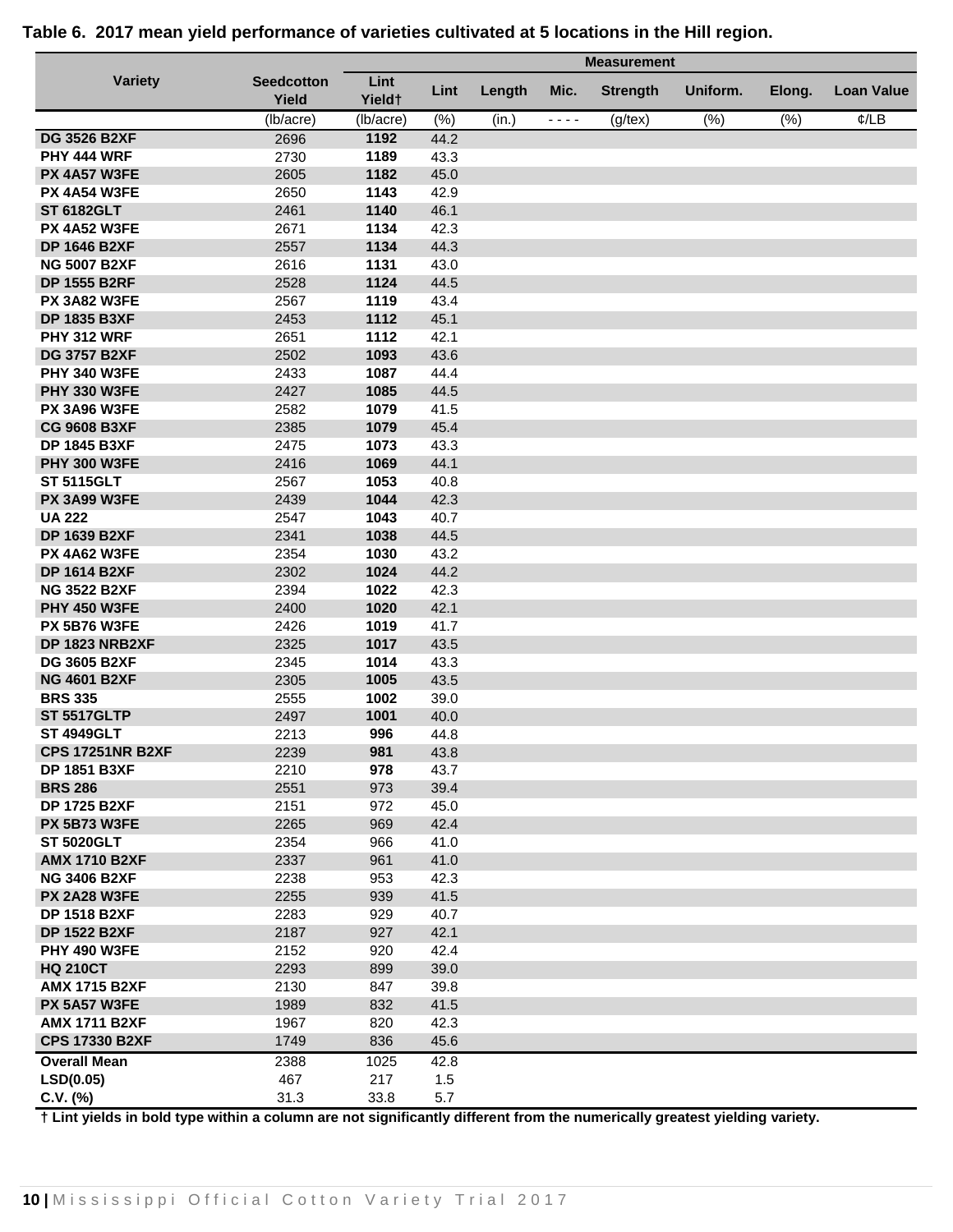|                                            |                            | <b>Measurement</b>         |              |              |            |                 |              |            |                   |
|--------------------------------------------|----------------------------|----------------------------|--------------|--------------|------------|-----------------|--------------|------------|-------------------|
| <b>Variety</b>                             | <b>Seedcotton</b><br>Yield | Lint<br>Yield <sup>+</sup> | Lint         | Length       | Mic.       | <b>Strength</b> | Uniform.     | Elong.     | <b>Loan Value</b> |
|                                            | (lb/acre)                  | (lb/acre)                  | (% )         | (in.)        | ----       | $(g$ /tex $)$   | (%)          | (% )       | ¢/LB              |
| <b>PX 4A57 W3FE</b>                        | 2370                       | 1134                       | 47.8         | 1.06         | 5.2        | 30.1            | 82.3         | 8.1        | 45.69             |
| <b>PX 4A54 W3FE</b>                        | 2394                       | 1097                       | 45.9         | 1.12         | 5.2        | 30.4            | 84.2         | 7.5        | 49.59             |
| <b>PX 4A62 W3FE</b>                        | 2115                       | 966                        | 45.7         | 1.16         | 5.0        | 34.6            | 83.4         | 6.5        | 51.12             |
| <b>ST 6182GLT</b>                          | 1994                       | 957                        | 48.0         | 1.11         | 5.2        | 29.1            | 83.8         | 6.4        | 46.90             |
| <b>PX 4A52 W3FE</b>                        | 2079                       | 951                        | 45.7         | 1.09         | 5.3        | 30.1            | 83.4         | 8.5        | 46.14             |
| PHY 444 WRF                                | 2014                       | 941                        | 46.7         | 1.21         | 4.8        | 31.2            | 84.3         | 6.3        | 51.39             |
| <b>BRS 335</b>                             | 2234                       | 934                        | 41.8         | 1.14         | 4.7        | 31.1            | 83.8         | 6.2        | 49.65             |
| <b>DP 1555 B2RF</b>                        | 1934                       | 908                        | 47.0         | 1.13         | 5.2        | 31.3            | 83.0         | 6.7        | 48.73             |
| <b>UA 222</b>                              | 2081                       | 908                        | 43.6         | 1.12         | 5.2        | 30.4            | 83.5         | 8.7        | 46.64             |
| <b>DP 1845 B3XF</b>                        | 1971                       | 895                        | 45.4         | 1.22         | 4.9        | 32.2            | 83.7         | 8.0        | 50.84             |
| <b>CG 9608 B3XF</b>                        | 1847                       | 886                        | 48.1         | 1.13         | 5.1        | 28.2            | 83.2         | 5.8        | 47.28             |
| <b>DP 1646 B2XF</b>                        | 1886                       | 884                        | 46.9         | 1.21         | 5.0        | 29.1            | 83.8         | 7.4        | 47.49             |
| <b>NG 3522 B2XF</b>                        | 1945                       | 883                        | 45.4         | 1.05         | $5.0$      | 26.3            | 81.8         | 6.6        | 46.02             |
| <b>PX 3A99 W3FE</b>                        | 1973                       | 882                        | 44.6         | 1.15         | 5.3        | 31.4            | 84.6         | 7.2        | 45.65             |
| <b>ST 5115GLT</b>                          | 2042                       | 882                        | 43.2         | 1.10         | 4.6        | 29.7            | 82.0         | 6.8        | 50.83             |
| <b>PX 3A96 W3FE</b>                        | 1997                       | 871                        | 43.6         | 1.14         | 5.2        | 30.5            | 84.2         | 6.9        | 48.00             |
| PX 5B73 W3FE                               | 1906                       | 862                        | 45.3         | 1.12         | 5.1        | 30.9            | 83.0         | 6.8        | 48.57             |
| <b>PHY 330 W3FE</b>                        | 1767                       | 843                        | 47.6         | 1.12         | 5.1        | 30.5            | 83.9         | 6.2        | 48.02             |
| <b>DG 3526 B2XF</b>                        | 1776                       | 837                        | 47.1         | 1.10         | 5.2        | 28.8            | 83.8         | 8.9        | 47.49             |
| <b>PHY 450 W3FE</b>                        | 1880                       | 836                        | 44.5         | 1.07         | 5.3        | 33.5            | 83.7         | 8.5        | 46.39             |
| <b>PX 5B76 W3FE</b>                        | 1847                       | 829                        | 44.8         | 1.11         | 5.3        | 30.5            | 82.9         | 6.6        | 46.00             |
| <b>PHY 300 W3FE</b>                        | 1776                       | 827                        | 46.5         | 1.08         | $5.0\,$    | 30.2            | 83.2         | 6.7        | 48.07             |
| PHY 312 WRF                                | 1850                       | 826                        | 44.6         | 1.17         | 5.0        | 31.0            | 84.0         | 6.5        | 47.52             |
| DP 1823 NRB2XF                             | 1742                       | 822                        | 47.1         | 1.11         | $5.0\,$    | 31.2            | 83.8         | 8.6        | 49.42             |
| <b>DP 1835 B3XF</b>                        | 1724                       | 820                        | 47.6         | 1.14         | 5.1        | 30.0            | 82.9         | 5.6        | 47.54             |
| <b>PHY 490 W3FE</b>                        | 1809                       | 818                        | 45.3         | 1.10         | 5.1        | 33.4            | 83.9         | 8.6        | 47.75             |
| <b>ST 4949GLT</b>                          | 1722                       | 815                        | 47.4         | 1.06         | 5.1        | 28.2            | 82.4         | 7.7        | 45.47             |
| <b>DG 3757 B2XF</b>                        | 1791<br>1681               | 810                        | 45.2         | 1.09         | 5.1<br>5.2 | 28.4            | 83.4<br>82.6 | 7.3<br>6.2 | 45.67             |
| <b>DP 1725 B2XF</b><br><b>DP 1522 B2XF</b> | 1765                       | 805<br>804                 | 47.8<br>45.4 | 1.13<br>1.10 | 5.1        | 29.4<br>28.8    | 82.4         | 8.3        | 45.84<br>46.08    |
| <b>PX 2A28 W3FE</b>                        | 1767                       | 793                        | 44.9         | 1.12         | 5.2        | 30.1            | 82.9         | 5.7        | 48.19             |
| <b>PX 5A57 W3FE</b>                        | 1746                       | 788                        | 45.1         | 1.13         | 5.0        | 31.6            | 84.3         | 6.5        | 47.54             |
| <b>NG 3406 B2XF</b>                        | 1688                       | 769                        | 45.5         | 1.08         | 4.9        | 28.8            | 83.0         | 8.0        | 47.60             |
| <b>PHY 340 W3FE</b>                        | 1631                       | 760                        | 46.5         | 1.11         | 5.0        | 31.0            | 83.5         | 6.7        | 48.79             |
| <b>ST 5517GLTP</b>                         | 1724                       | 744                        | 43.2         | 1.13         | 4.8        | 31.8            | 83.1         | 6.6        | 51.17             |
| <b>CPS 17251NR B2XF</b>                    | 1608                       | 740                        | 45.8         | 1.19         | 5.0        | 30.5            | 84.0         | 7.3        | 50.39             |
| <b>NG 5007 B2XF</b>                        | 1634                       | 734                        | 45.0         | 1.11         | 5.0        | 27.5            | 83.3         | 7.3        | 47.55             |
| <b>DG 3605 B2XF</b>                        | 1579                       | 729                        | 46.0         | 1.18         | 4.9        | 28.4            | 83.6         | 7.6        | 48.00             |
| <b>DP 1851 B3XF</b>                        | 1579                       | 725                        | 45.9         | 1.14         | 4.7        | 31.5            | 83.7         | 8.0        | 49.29             |
| <b>NG 4601 B2XF</b>                        | 1599                       | 725                        | 45.3         | 1.14         | 5.5        | 31.8            | 82.9         | 7.0        | 45.12             |
| <b>HQ 210CT</b>                            | 1718                       | 706                        | 41.2         | 1.06         | 5.3        | 30.4            | 82.0         | 6.7        | 44.02             |
| <b>DP 1518 B2XF</b>                        | 1595                       | 702                        | 43.8         | 1.13         | 4.8        | 28.4            | 83.2         | 6.3        | 48.04             |
| <b>DP 1639 B2XF</b>                        | 1491                       | 701                        | 47.1         | 1.09         | 5.4        | 31.1            | 83.5         | $7.6\,$    | 45.79             |
| <b>PX 3A82 W3FE</b>                        | 1521                       | 693                        | 45.7         | 1.09         | 5.0        | 32.0            | 84.3         | 7.9        | 47.59             |
| <b>AMX 1710 B2XF</b>                       | 1510                       | 649                        | 43.1         | 1.08         | 5.0        | 30.9            | 82.3         | 5.1        | 49.12             |
| <b>CPS 17330 B2XF</b>                      | 1325                       | 628                        | 47.5         | 1.13         | 5.3        | 31.1            | 83.0         | 8.2        | 47.77             |
| <b>AMX 1715 B2XF</b>                       | 1480                       | 621                        | 41.8         | 1.16         | 4.9        | 30.2            | 81.9         | 5.4        | 48.52             |
| <b>DP 1614 B2XF</b>                        | 1344                       | 617                        | 45.9         | 1.11         | 5.4        | 29.9            | 83.0         | 9.1        | 45.09             |
| <b>ST 5020GLT</b>                          | 1368                       | 594                        | 43.3         | 1.17         | 4.8        | 32.1            | 83.3         | 7.1        | 48.08             |
| <b>AMX 1711 B2XF</b>                       | 1283                       | 583                        | 45.4         | 1.20         | 5.0        | 31.5            | 83.3         | $7.0$      | 48.94             |
| <b>BRS 286</b>                             | 1236                       | 511                        | 41.3         | 1.05         | 4.7        | 29.2            | 82.4         | 6.1        | 47.50             |
| <b>Overall Mean</b>                        | 1771                       | 805                        | 45.4         | 1.12         | 5.0        | 30.4            | 83.3         | 7.1        | 47.79             |
| LSD(0.05)                                  | 470                        | 215                        | $1.2$        | 0.04         | 0.3        | 1.6             | $1.1$        | 0.6        | 3.0               |
| $C.V.$ (%)                                 | 18.6                       | 18.7                       | 1.9          | 2.7          | 3.9        | 3.7             | 0.9          | 6.0        | 4.6               |

**Table 7. Mean yield performance and fiber characteristics for cotton varieties cultivated on non-irrigated Brooksville silty clay at the Black Belt Branch Experiment Station in Noxubee County, Mississippi in 2017.**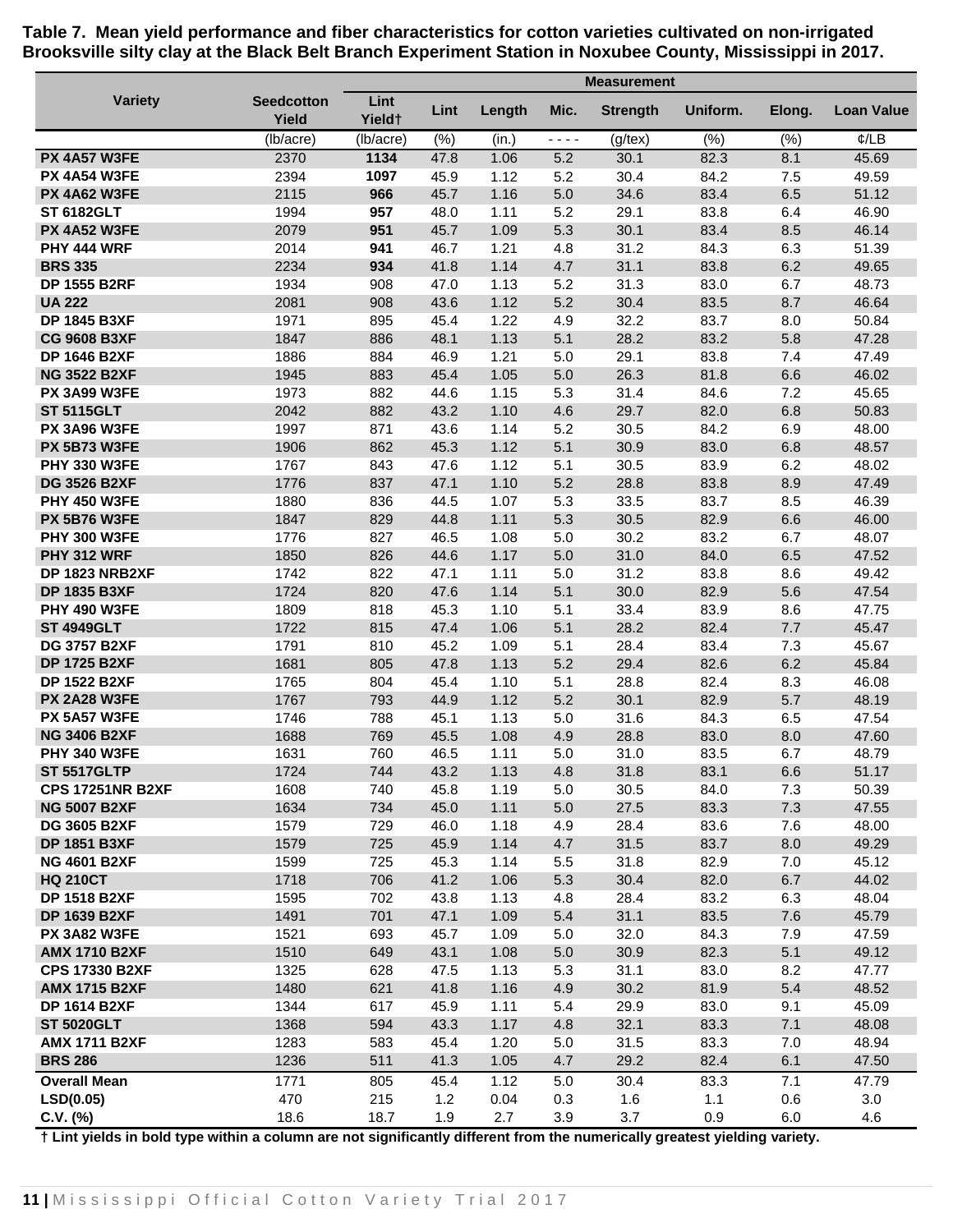|                                                                                                                            |                            |                            |      |        |         | <b>Measurement</b> |          |        |                   |
|----------------------------------------------------------------------------------------------------------------------------|----------------------------|----------------------------|------|--------|---------|--------------------|----------|--------|-------------------|
| <b>Variety</b>                                                                                                             | <b>Seedcotton</b><br>Yield | Lint<br>Yield <sup>+</sup> | Lint | Length | Mic.    | <b>Strength</b>    | Uniform. | Elong. | <b>Loan Value</b> |
|                                                                                                                            | (lb/acre)                  | (lb/acre)                  | (%)  | (in.)  | ----    | $(g$ /tex $)$      | (% )     | (% )   | ¢/LB              |
| <b>DG 3526 B2XF</b>                                                                                                        | 3452                       | 1494                       | 43.6 | 1.13   | 4.7     | 29.4               | 83.0     | 7.7    | 50.60             |
| <b>CPS 17251NR B2XF</b>                                                                                                    | 3405                       | 1450                       | 42.2 | 1.23   | 4.5     | 31.0               | 83.6     | 6.6    | 52.98             |
| <b>ST 5115GLT</b>                                                                                                          | 3478                       | 1424                       | 40.9 | 1.16   | 4.6     | 31.6               | 82.4     | 6.7    | 52.60             |
| <b>DP 1555 B2RF</b>                                                                                                        | 3279                       | 1402                       | 42.5 | 1.19   | 4.9     | 31.1               | 83.4     | 7.1    | 51.64             |
| <b>PX 4A52 W3FE</b>                                                                                                        | 3306                       | 1390                       | 42.1 | 1.16   | 4.7     | 30.2               | 84.5     | 7.7    | 52.13             |
| PHY 312 WRF                                                                                                                | 3305                       | 1388                       | 42.1 | 1.19   | 4.6     | 31.0               | 84.7     | 6.3    | 52.57             |
| <b>ST 6182GLT</b>                                                                                                          | 2992                       | 1357                       | 45.4 | 1.18   | 4.7     | 29.3               | 83.1     | 6.2    | 52.39             |
| <b>DP 1639 B2XF</b>                                                                                                        | 3091                       | 1343                       | 43.4 | 1.17   | 4.9     | 33.1               | 84.1     | 7.6    | 53.27             |
| <b>DP 1646 B2XF</b>                                                                                                        | 3071                       | 1333                       | 43.3 | 1.26   | 4.8     | 29.6               | 83.7     | 7.2    | 51.74             |
| <b>DG 3757 B2XF</b>                                                                                                        | 3029                       | 1321                       | 43.6 | 1.15   | 4.7     | 29.1               | 84.2     | 7.5    | 52.33             |
| <b>DP 1835 B3XF</b>                                                                                                        | 3015                       | 1310                       | 43.6 | 1.20   | 4.7     | 30.0               | 83.1     | 5.1    | 51.83             |
| <b>CG 9608 B3XF</b>                                                                                                        | 2906                       | 1284                       | 44.3 | 1.18   | 4.4     | 29.1               | 83.5     | 5.7    | 52.25             |
| DP 1823 NRB2XF                                                                                                             | 2978                       | 1276                       | 42.8 | 1.22   | 4.5     | 31.6               | 84.2     | 7.4    | 52.83             |
| <b>DP 1845 B3XF</b>                                                                                                        | 2974                       | 1270                       | 42.8 | 1.29   | 4.5     | 31.4               | 84.5     | 7.2    | 52.62             |
| <b>PX 5B76 W3FE</b>                                                                                                        | 3098                       | 1256                       | 40.6 | 1.17   | 4.8     | 31.3               | 83.7     | 6.0    | 50.88             |
| <b>PX 3A82 W3FE</b>                                                                                                        | 3022                       | 1254                       | 41.6 | 1.15   | 4.9     | 32.7               | 84.2     | 7.5    | 51.34             |
| <b>PX 4A57 W3FE</b>                                                                                                        | 2819                       | 1230                       | 43.5 | 1.12   | 4.6     | 30.8               | 83.3     | 7.6    | 52.07             |
| PHY 444 WRF                                                                                                                | 2922                       | 1221                       | 41.8 | 1.26   | 4.3     | 32.0               | 84.9     | 6.1    | 52.93             |
| <b>PX 3A99 W3FE</b>                                                                                                        | 2927                       | 1206                       | 41.2 | 1.16   | 4.5     | 31.3               | 84.3     | 6.5    | 52.74             |
| <b>PHY 300 W3FE</b>                                                                                                        | 2742                       | 1200                       | 43.8 | 1.13   | 4.7     | 30.0               | 82.9     | 6.4    | 51.03             |
| <b>DP 1725 B2XF</b>                                                                                                        | 2686                       | 1192                       | 44.4 | 1.18   | $5.0$   | 29.0               | 83.3     | 6.2    | 51.12             |
| <b>PHY 450 W3FE</b>                                                                                                        | 2907                       | 1182                       | 40.6 | 1.14   | 4.9     | 32.6               | 83.7     | 7.7    | 51.47             |
| <b>PX 5B73 W3FE</b>                                                                                                        | 2818                       | 1178                       | 41.9 | 1.16   | 4.8     | 30.3               | 82.8     | 6.9    | 51.97             |
| <b>PX 4A54 W3FE</b>                                                                                                        | 2787                       | 1176                       | 42.2 | 1.16   | 4.9     | 31.3               | 83.9     | 6.8    | 51.70             |
| <b>ST 4949GLT</b>                                                                                                          | 2596                       | 1170                       | 45.0 | 1.14   | 4.8     | 30.2               | 82.9     | 6.9    | 52.23             |
| DP 1851 B3XF                                                                                                               | 2766                       | 1157                       | 41.8 | 1.19   | 4.4     | 32.6               | 83.8     | 7.5    | 53.13             |
| <b>ST 5517GLTP</b>                                                                                                         | 2889                       | 1155                       | 39.8 | 1.18   | $5.0$   | 32.4               | 82.2     | 6.2    | 51.02             |
| <b>PX 2A28 W3FE</b>                                                                                                        | 2832                       | 1154                       | 40.6 | 1.18   | 4.7     | 32.1               | 83.5     | 5.6    | 52.10             |
| <b>PHY 490 W3FE</b>                                                                                                        | 2803                       | 1151                       | 41.4 | 1.15   | 4.6     | 33.1               | 83.5     | 7.6    | 52.69             |
| <b>PHY 340 W3FE</b>                                                                                                        | 2662                       | 1140                       | 42.8 | 1.18   | 4.5     | 31.1               | 83.9     | 6.3    | 51.43             |
| PX 3A96 W3FE                                                                                                               | 2839                       | 1134                       | 39.9 | 1.19   | 4.5     | 30.5               | 83.8     | 6.7    | 52.30             |
| <b>AMX 1711 B2XF</b>                                                                                                       | 2678                       | 1133                       | 41.8 | 1.21   | 4.5     | 30.1               | 82.8     | 6.0    | 52.57             |
| <b>NG 5007 B2XF</b>                                                                                                        | 2713                       | 1132                       | 41.7 | 1.15   | 4.8     | 27.7               | 82.4     | 7.5    | 51.42             |
| <b>AMX 1715 B2XF</b>                                                                                                       | 2804                       | 1111                       | 39.7 | 1.19   | 4.9     | 32.0               | 83.1     | 5.0    | 50.75             |
| <b>BRS 286</b>                                                                                                             | 2712                       | 1103                       | 40.6 | 1.13   | 4.8     | 30.8               | 82.7     | 5.9    | 51.30             |
| <b>NG 4601 B2XF</b>                                                                                                        | 2511                       | 1096                       | 43.7 | 1.18   | 5.1     | 32.7               | 83.7     | 6.9    | 50.47             |
| <b>NG 3522 B2XF</b>                                                                                                        | 2588                       | 1095                       | 42.3 | 1.11   | 5.0     | 27.2               | 82.9     | 7.3    | 50.08             |
| <b>DG 3605 B2XF</b>                                                                                                        | 2585                       | 1093                       | 42.3 | 1.24   | 4.7     | 30.5               | 83.3     | 6.8    | 52.32             |
| <b>PHY 330 W3FE</b>                                                                                                        | 2563                       | 1083                       | 42.2 | 1.18   | 4.7     | 30.9               | 83.9     | 5.9    | 50.99             |
| <b>BRS 335</b>                                                                                                             | 2726                       | 1073                       | 39.3 | 1.17   | 4.6     | 30.7               | 83.9     | 6.6    | 52.55             |
| <b>DP 1614 B2XF</b>                                                                                                        | 2437                       | 1067                       | 43.8 | 1.18   | 5.0     | 30.0               | 83.8     | 8.1    | 50.84             |
| <b>CPS 17330 B2XF</b>                                                                                                      | 2353                       | 1066                       | 45.3 | 1.19   | 4.6     | 32.6               | 83.6     | 6.6    | 52.87             |
| <b>DP 1522 B2XF</b>                                                                                                        | 2501                       | 1049                       | 42.3 | 1.19   | 5.2     | 32.0               | 84.0     | 8.0    | 49.59             |
| <b>PX 4A62 W3FE</b>                                                                                                        | 2565                       | 1048                       | 40.9 | 1.24   | 4.2     | 32.0               | 83.9     | 6.0    | 52.89             |
| <b>ST 5020GLT</b>                                                                                                          | 2614                       | 1032                       | 39.5 | 1.20   | 4.7     | 31.9               | 84.2     | 7.1    | 51.67             |
| <b>UA 222</b>                                                                                                              | 2598                       | 1027                       | 39.5 | 1.21   | 4.8     | 32.5               | 83.6     | 7.9    | 52.19             |
| <b>AMX 1710 B2XF</b>                                                                                                       | 2498                       | 1017                       | 40.7 | 1.15   | 5.3     | 31.9               | 82.7     | 4.8    | 48.83             |
| <b>PX 5A57 W3FE</b>                                                                                                        | 2416                       | 1004                       | 41.6 | 1.15   | 4.6     | 32.5               | 84.0     | 6.9    | 52.35             |
| <b>NG 3406 B2XF</b>                                                                                                        | 2305                       | 959                        | 41.5 | 1.13   | $5.0\,$ | 29.7               | 83.8     | 8.1    | 49.84             |
| <b>HQ 210CT</b>                                                                                                            | 2461                       | 956                        | 38.9 | 1.12   | 5.0     | 32.1               | 82.3     | 6.7    | 50.42             |
| <b>DP 1518 B2XF</b>                                                                                                        | 2234                       | 898                        | 40.3 | 1.18   | 4.8     | 29.8               | 83.7     | 6.2    | 51.67             |
| <b>Overall Mean</b>                                                                                                        | 2809                       | 1181                       | 42.0 | 1.18   | 4.7     | 31.0               | 83.5     | 6.8    | 51.75             |
| LSD(0.05)                                                                                                                  | 629                        | 262                        | 1.7  | 0.04   | 0.4     | 1.7                | $1.1$    | 0.8    | 2.0               |
| $C.V.$ (%)                                                                                                                 | 16.0                       | 15.8                       | 2.8  | 2.5    | 5.5     | 4.0                | 1.0      | 8.5    | 2.8               |
| † Lint yields in bold type within a column are not significantly different from the numerically greatest yielding variety. |                            |                            |      |        |         |                    |          |        |                   |

**Table 8. Mean yield performance and fiber characteristics for cotton varieties cultivated on non-irrigated Dubbs very fine sandy loam on Cliff Heaton Farms near Clarksdale, MS during 2017.**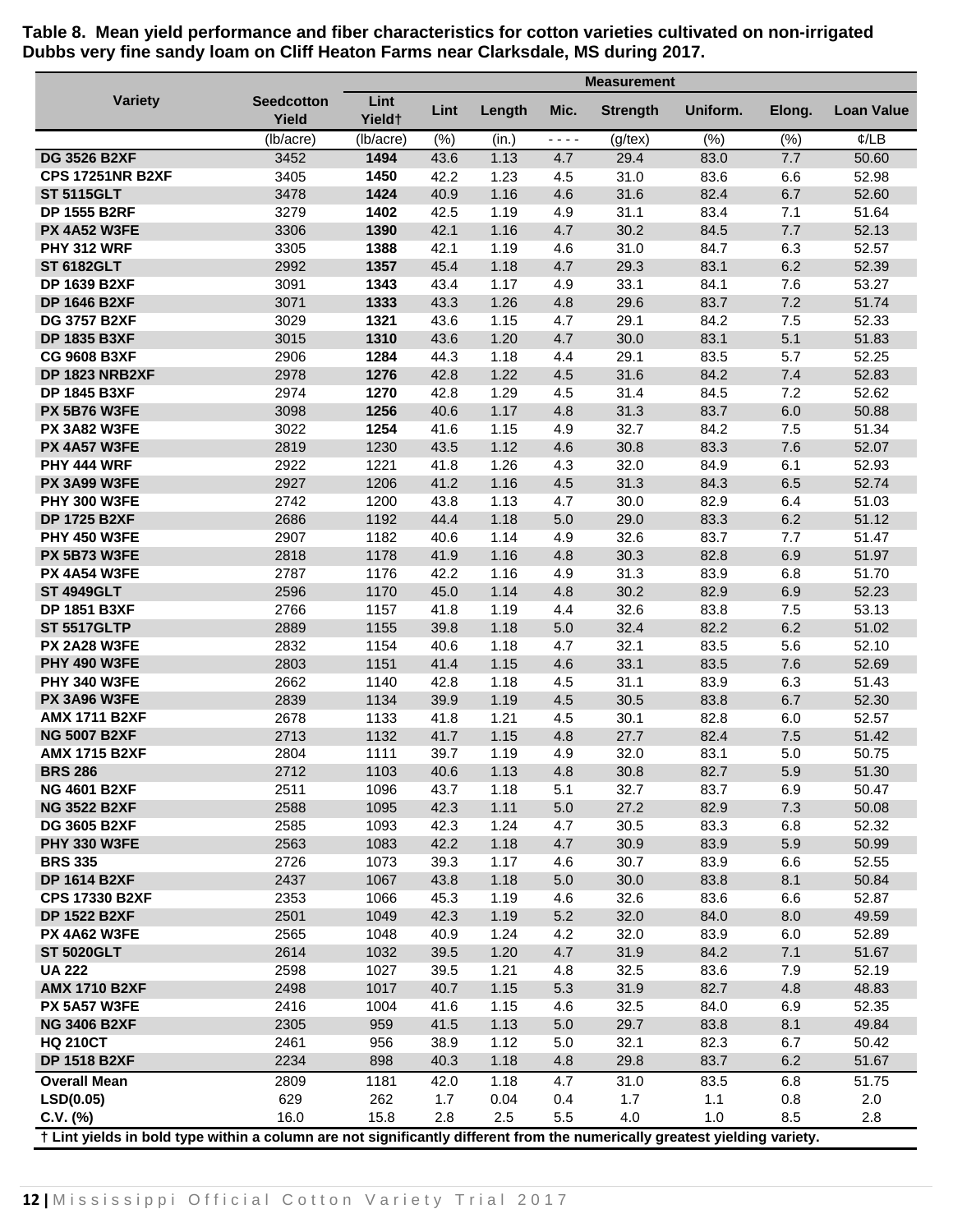|                                            |                            | <b>Measurement</b>         |              |              |            |                 |              |                |                   |
|--------------------------------------------|----------------------------|----------------------------|--------------|--------------|------------|-----------------|--------------|----------------|-------------------|
| <b>Variety</b>                             | <b>Seedcotton</b><br>Yield | Lint<br>Yield <sup>+</sup> | Lint         | Length       | Mic.       | <b>Strength</b> | Uniform.     | Elong.         | <b>Loan Value</b> |
|                                            | (lb/acre)                  | (lb/acre)                  | (% )         | (in.)        | ----       | $(g$ /tex $)$   | (% )         | (% )           | $\mathcal{C}/LB$  |
| <b>DG 3757 B2XF</b>                        | 2990                       | 1347                       | 44.2         | 1.14         | 4.8        | 28.7            | 83.2         | 7.2            | 52.72             |
| <b>PHY 340 W3FE</b>                        | 2746                       | 1273                       | 46.1         | 1.13         | 4.7        | 28.8            | 82.7         | 5.8            | 51.93             |
| <b>NG 3522 B2XF</b>                        | 2806                       | 1269                       | 44.2         | 1.09         | 4.7        | 27.2            | 81.9         | 6.7            | 50.69             |
| <b>DP 1522 B2XF</b>                        | 2856                       | 1266                       | 44.3         | 1.15         | 5.1        | 29.7            | 83.4         | 8.7            | 51.55             |
| <b>PX 4A52 W3FE</b>                        | 2824                       | 1248                       | 44.2         | 1.12         | 4.7        | 29.6            | 83.5         | 8.1            | 52.30             |
| <b>DP 1614 B2XF</b>                        | 2742                       | 1230                       | 44.9         | 1.16         | 5.1        | 29.2            | 83.6         | 7.5            | 50.67             |
| <b>DP 1646 B2XF</b>                        | 2733                       | 1214                       | 44.1         | 1.27         | 4.6        | 30.0            | 83.6         | 6.8            | 53.28             |
| <b>DP 1725 B2XF</b>                        | 2565                       | 1205                       | 46.8         | 1.14         | 4.8        | 29.2            | 82.4         | 5.7            | 52.73             |
| <b>DP 1555 B2RF</b>                        | 2653                       | 1195                       | 44.8         | 1.19         | 4.7        | 30.5            | 83.9         | 6.2            | 53.17             |
| <b>ST 5115GLT</b>                          | 2818                       | 1188                       | 41.9         | 1.15         | 4.5        | 29.4            | 82.5         | 6.7            | 52.85             |
| <b>ST 4949GLT</b>                          | 2526                       | 1184                       | 46.9         | 1.12         | 4.9        | 28.2            | 82.8         | $7.3$          | 50.88             |
| <b>PX 3A82 W3FE</b><br><b>NG 5007 B2XF</b> | 2578                       | 1175                       | 45.4         | 1.09         | 4.7        | 29.7            | 83.3         | 7.7            | 51.00             |
| <b>PX 2A28 W3FE</b>                        | 2648<br>2608               | 1166                       | 43.8         | 1.10         | 4.7<br>4.9 | 27.0<br>29.6    | 82.8<br>82.0 | 7.2<br>5.8     | 51.60<br>51.42    |
| <b>AMX 1715 B2XF</b>                       | 2861                       | 1147<br>1145               | 43.9<br>40.2 | 1.13<br>1.22 | 4.7        | 30.6            | 82.6         | 5.7            |                   |
| <b>PX 4A62 W3FE</b>                        | 2578                       | 1138                       | 44.1         | 1.20         | 4.3        | 31.1            | 83.7         | 5.8            | 52.83<br>53.52    |
| <b>DP 1518 B2XF</b>                        | 2526                       | 1129                       | 45.0         | 1.14         | 4.7        | 27.7            | 82.3         | 6.6            | 52.63             |
| <b>PX 4A54 W3FE</b>                        | 2530                       | 1128                       | 44.6         | 1.11         | 4.8        | 30.3            | 83.2         | 7.1            | 51.97             |
| <b>PHY 312 WRF</b>                         | 2586                       | 1125                       | 43.4         | 1.15         | 4.7        | 29.1            | 84.0         | 6.0            | 52.72             |
| <b>CG 9608 B3XF</b>                        | 2461                       | 1125                       | 45.6         | 1.16         | 4.5        | 28.9            | 83.1         | 5.8            | 52.80             |
| <b>DP 1835 B3XF</b>                        | 2457                       | 1120                       | 45.4         | 1.18         | 4.5        | 29.7            | 83.6         | 5.4            | 53.17             |
| <b>PX 3A99 W3FE</b>                        | 2506                       | 1115                       | 44.4         | 1.14         | 4.9        | 29.2            | 83.2         | 6.4            | 51.57             |
| <b>ST 5020GLT</b>                          | 2625                       | 1108                       | 42.2         | 1.23         | 4.6        | 31.8            | 83.6         | 6.9            | 53.05             |
| <b>AMX 1710 B2XF</b>                       | 2593                       | 1103                       | 42.4         | 1.13         | 5.0        | 30.2            | 82.9         | 5.0            | 51.69             |
| <b>ST 5517GLTP</b>                         | 2699                       | 1101                       | 40.6         | 1.18         | 4.5        | 30.7            | 82.7         | 6.6            | 53.29             |
| <b>NG 3406 B2XF</b>                        | 2528                       | 1100                       | 43.3         | 1.13         | 4.8        | 28.5            | 83.5         | 7.5            | 52.39             |
| <b>PX 4A57 W3FE</b>                        | 2396                       | 1098                       | 45.8         | 1.08         | 4.7        | 29.8            | 83.4         | 7.2            | 50.47             |
| <b>PX 5A57 W3FE</b>                        | 2560                       | 1090                       | 42.5         | 1.13         | 4.4        | 29.4            | 83.5         | 6.1            | 52.97             |
| PHY 444 WRF                                | 2450                       | 1086                       | 44.1         | 1.27         | 4.1        | 30.3            | 84.8         | 6.1            | 53.37             |
| <b>DP 1845 B3XF</b>                        | 2463                       | 1064                       | 43.1         | 1.24         | 4.2        | 31.6            | 83.1         | 7.3            | 53.39             |
| <b>PHY 300 W3FE</b>                        | 2353                       | 1064                       | 45.1         | 1.13         | 4.8        | 29.0            | 83.4         | 6.1            | 52.37             |
| <b>PHY 330 W3FE</b>                        | 2310                       | 1043                       | 44.9         | 1.15         | 4.7        | 29.5            | 83.2         | 5.5            | 52.84             |
| <b>CPS 17251NR B2XF</b>                    | 2275                       | 1042                       | 45.5         | 1.18         | 4.7        | 28.4            | 82.0         | 6.8            | 52.54             |
| <b>PHY 450 W3FE</b>                        | 2308                       | 1029                       | 44.5         | 1.10         | 4.9        | 32.2            | 83.9         | 7.6            | 51.34             |
| <b>NG 4601 B2XF</b>                        | 2327                       | 1018                       | 43.5         | 1.18         | 4.7        | 32.2            | 83.8         | 6.8            | 52.47             |
| <b>DP 1823 NRB2XF</b>                      | 2323                       | 1018                       | 43.7         | 1.19         | 4.4        | 31.4            | 84.2         | 7.3            | 53.07             |
| <b>PHY 490 W3FE</b>                        | 2295                       | 1013                       | 44.1         | 1.13         | 4.7        | 31.9            | 83.4         | $7.5$          | 52.53             |
| <b>UA 222</b>                              | 2414                       | 1008                       | 41.8         | 1.18         | 4.7        | 31.3            | 83.6         | 8.1            | 53.09             |
| <b>DP 1851 B3XF</b>                        | 2372                       | 995                        | 41.8         | 1.21         | 4.2        | 32.8            | 84.0         | 6.8            | 53.34             |
| <b>ST 6182GLT</b>                          | 2146                       | 994                        | 46.1         | 1.12         | 4.8        | 28.2            | 82.9         | 6.3            | 52.29             |
| <b>PX 3A96 W3FE</b>                        | 2163                       | 958                        | 44.0         | 1.13         | 4.8        | 28.7            | 83.3         | 6.3            | 52.68             |
| <b>DP 1639 B2XF</b>                        | 2094                       | 939                        | 44.7         | 1.12         | 5.1        | 31.3            | 83.7         | 7.4            | 50.75             |
| <b>DG 3605 B2XF</b>                        | 2150                       | 928                        | 43.1         | 1.25         | 4.5        | 28.7            | 83.0         | 6.5            | 52.67             |
| <b>AMX 1711 B2XF</b><br><b>BRS 335</b>     | 2094<br>2150               | 904<br>888                 | 43.0<br>41.1 | 1.21         | 4.7<br>4.7 | 29.9            | 83.4<br>82.8 | 6.3            | 53.22             |
| <b>DG 3526 B2XF</b>                        | 2009                       | 886                        | 43.9         | 1.15<br>1.12 |            | 30.3<br>29.0    | 82.8         | $6.0\,$<br>8.8 | 53.03<br>52.20    |
| <b>HQ 210CT</b>                            | 2133                       | 874                        | 40.5         | 1.11         | 4.8<br>5.1 | 30.4            | 81.7         | 6.3            | 49.87             |
| <b>CPS 17330 B2XF</b>                      | 1893                       | 867                        | 45.7         | 1.13         | 4.9        | 31.7            | 83.9         | 6.9            | 52.72             |
| <b>PX 5B73 W3FE</b>                        | 1997                       | 857                        | 42.8         | 1.14         | 4.6        | 28.4            | 82.8         | 5.9            | 52.53             |
| <b>PX 5B76 W3FE</b>                        | 1886                       | 789                        | 41.7         | 1.11         | 4.7        | 29.0            | 82.1         | 5.8            | 51.87             |
| <b>BRS 286</b>                             | 1763                       | 722                        | 40.4         | 1.10         | 4.8        | 30.4            | 82.0         | 5.9            | 51.14             |
| <b>Overall Mean</b>                        | 2439                       | 1070                       | 43.8         | 1.15         | 4.7        | 29.9            | 83.1         | 6.7            | 52.30             |
| LSD(0.05)                                  | 613                        | 284                        | 1.8          | 0.04         | 0.3        | 1.6             | $1.1$        | 0.6            | 1.4               |
| C.V. (%)                                   | 17.9                       | 18.8                       | 2.9          | 2.2          | 4.0        | 3.8             | 0.9          | 6.5            | 1.9               |

**Table 9. Mean yield performance and fiber characteristics for cotton varieties cultivated on a furrow irrigated Tensas silty clay loam soil at Michael Thompson Farms near Eden, MS in 2017.**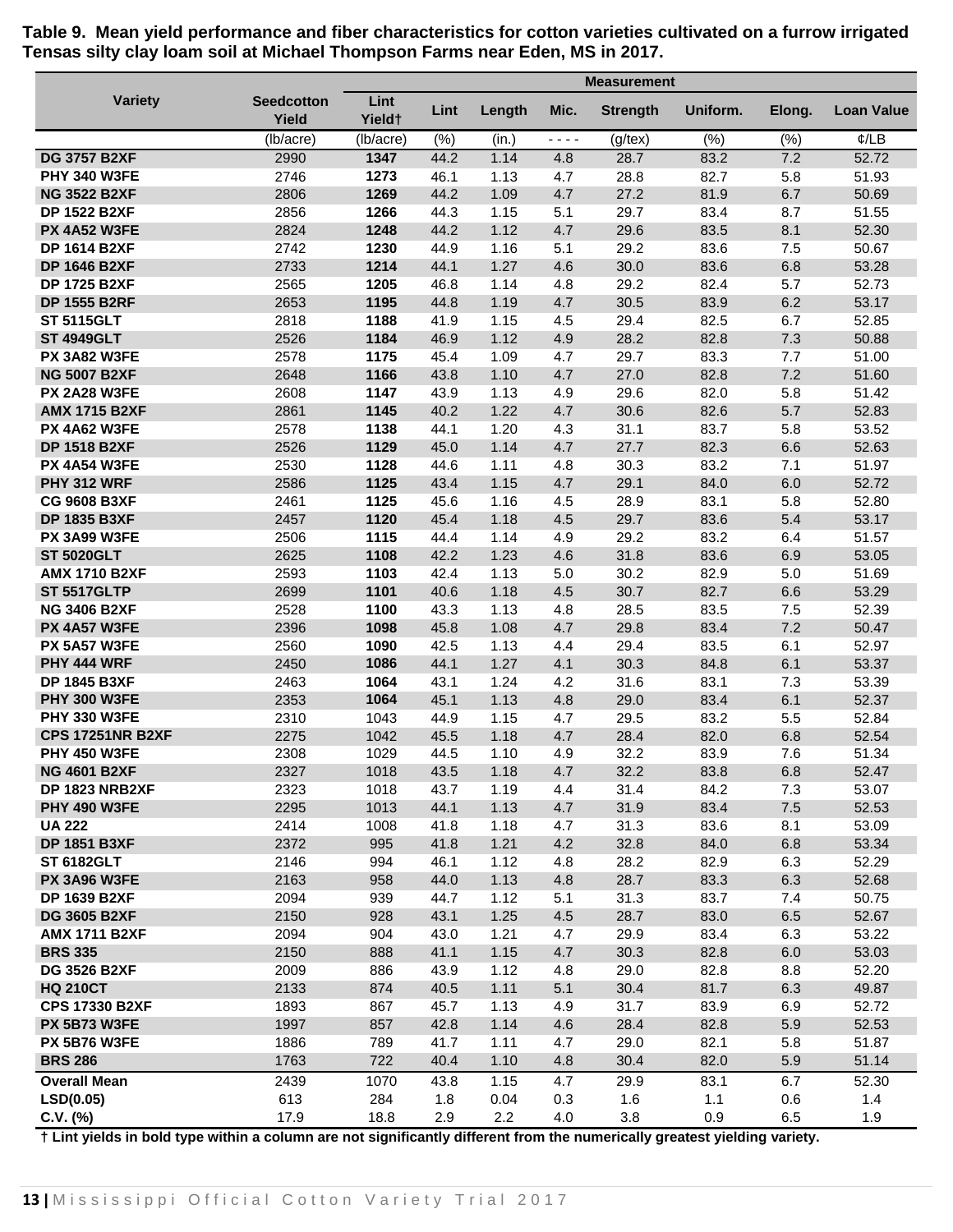|                                                                                                                            |                            | <b>Measurement</b>         |              |        |          |                 |          |        |                   |
|----------------------------------------------------------------------------------------------------------------------------|----------------------------|----------------------------|--------------|--------|----------|-----------------|----------|--------|-------------------|
| <b>Variety</b>                                                                                                             | <b>Seedcotton</b><br>Yield | Lint<br>Yield <sup>+</sup> | Lint         | Length | Mic.     | <b>Strength</b> | Uniform. | Elong. | <b>Loan Value</b> |
|                                                                                                                            | (lb/acre)                  | (lb/acre)                  | (% )         | (in.)  | $\cdots$ | $(g$ /tex $)$   | (%)      | (%)    | ¢/LB              |
| <b>DP 1555 B2RF</b>                                                                                                        | 2662                       | 1109                       | 41.8         |        |          |                 |          |        |                   |
| <b>DG 3757 B2XF</b>                                                                                                        | 2580                       | 1076                       | 41.7         |        |          |                 |          |        |                   |
| <b>DP 1646 B2XF</b>                                                                                                        | 2461                       | 1030                       | 41.9         |        |          |                 |          |        |                   |
| <b>DP 1845 B3XF</b>                                                                                                        | 2552                       | 1027                       | 40.2         |        |          |                 |          |        |                   |
| <b>DP 1823 NRB2XF</b>                                                                                                      | 2512                       | 1017                       | 40.3         |        |          |                 |          |        |                   |
| <b>DG 3526 B2XF</b>                                                                                                        | 2301                       | 967                        | 42.0         |        |          |                 |          |        |                   |
| <b>PX 4A52 W3FE</b>                                                                                                        | 2383                       | 959                        | 40.1         |        |          |                 |          |        |                   |
| <b>PX 3A82 W3FE</b>                                                                                                        | 2299                       | 949                        | 41.2         |        |          |                 |          |        |                   |
| <b>DG 3605 B2XF</b>                                                                                                        | 2308                       | 944                        | 40.9         |        |          |                 |          |        |                   |
| <b>DP 1835 B3XF</b>                                                                                                        | 2178                       | 923                        | 42.3         |        |          |                 |          |        |                   |
| <b>PX 4A57 W3FE</b>                                                                                                        | 2204                       | 919                        | 41.7         |        |          |                 |          |        |                   |
| <b>ST 6182GLT</b>                                                                                                          | 2018                       | 901                        | 44.6         |        |          |                 |          |        |                   |
| <b>PX 4A54 W3FE</b>                                                                                                        | 2176                       | 891                        | 40.9         |        |          |                 |          |        |                   |
| <b>PHY 300 W3FE</b>                                                                                                        | 2115                       | 888                        | 42.1         |        |          |                 |          |        |                   |
| <b>CG 9608 B3XF</b>                                                                                                        | 2018                       | 871                        | 43.0         |        |          |                 |          |        |                   |
| <b>PHY 444 WRF</b><br><b>CPS 17251NR B2XF</b>                                                                              | 2163<br>2035               | 861                        | 39.6         |        |          |                 |          |        |                   |
| <b>NG 4601 B2XF</b>                                                                                                        |                            | 859<br>856                 | 42.3         |        |          |                 |          |        |                   |
| <b>DP 1639 B2XF</b>                                                                                                        | 2096<br>2044               | 856                        | 40.7<br>41.9 |        |          |                 |          |        |                   |
| <b>BRS 335</b>                                                                                                             | 2215                       | 828                        | 37.4         |        |          |                 |          |        |                   |
| <b>PHY 330 W3FE</b>                                                                                                        | 1919                       | 800                        | 41.5         |        |          |                 |          |        |                   |
| <b>BRS 286</b>                                                                                                             | 2053                       | 781                        | 37.8         |        |          |                 |          |        |                   |
| PX 3A96 W3FE                                                                                                               | 1994                       | 772                        | 38.7         |        |          |                 |          |        |                   |
| <b>PHY 340 W3FE</b>                                                                                                        | 1845                       | 763                        | 41.1         |        |          |                 |          |        |                   |
| <b>DP 1614 B2XF</b>                                                                                                        | 1837                       | 758                        | 41.1         |        |          |                 |          |        |                   |
| <b>ST 5517GLTP</b>                                                                                                         | 2022                       | 755                        | 37.3         |        |          |                 |          |        |                   |
| <b>PHY 312 WRF</b>                                                                                                         | 1884                       | 746                        | 39.6         |        |          |                 |          |        |                   |
| <b>PX 5B76 W3FE</b>                                                                                                        | 1893                       | 738                        | 39.0         |        |          |                 |          |        |                   |
| <b>ST 5115GLT</b>                                                                                                          | 1882                       | 721                        | 38.3         |        |          |                 |          |        |                   |
| <b>NG 5007 B2XF</b>                                                                                                        | 1789                       | 719                        | 40.5         |        |          |                 |          |        |                   |
| <b>PX 5B73 W3FE</b>                                                                                                        | 1830                       | 712                        | 39.0         |        |          |                 |          |        |                   |
| <b>ST 4949GLT</b>                                                                                                          | 1638                       | 707                        | 43.0         |        |          |                 |          |        |                   |
| <b>PHY 450 W3FE</b>                                                                                                        | 1787                       | 701                        | 39.2         |        |          |                 |          |        |                   |
| <b>AMX 1711 B2XF</b>                                                                                                       | 1780                       | 695                        | 38.9         |        |          |                 |          |        |                   |
| <b>ST 5020GLT</b>                                                                                                          | 1742                       | 681                        | 39.2         |        |          |                 |          |        |                   |
| <b>NG 3522 B2XF</b>                                                                                                        | 1731                       | 672                        | 38.9         |        |          |                 |          |        |                   |
| <b>DP 1725 B2XF</b>                                                                                                        | 1580                       | 668                        | 42.3         |        |          |                 |          |        |                   |
| <b>DP 1851 B3XF</b>                                                                                                        | 1644                       | 658                        | 40.0         |        |          |                 |          |        |                   |
| <b>UA 222</b>                                                                                                              | 1662                       | 647                        | 38.7         |        |          |                 |          |        |                   |
| <b>PHY 490 W3FE</b>                                                                                                        | 1592                       | 629                        | 39.6         |        |          |                 |          |        |                   |
| <b>NG 3406 B2XF</b>                                                                                                        | 1612                       | 626                        | 38.7         |        |          |                 |          |        |                   |
| <b>AMX 1710 B2XF</b>                                                                                                       | 1595                       | 622                        | 39.0         |        |          |                 |          |        |                   |
| <b>DP 1522 B2XF</b>                                                                                                        | 1603                       | 621                        | 38.8         |        |          |                 |          |        |                   |
| <b>PX 2A28 W3FE</b>                                                                                                        | 1595                       | 615                        | 38.6         |        |          |                 |          |        |                   |
| <b>PX 3A99 W3FE</b>                                                                                                        | 1543                       | 610                        | 39.6         |        |          |                 |          |        |                   |
| <b>PX 4A62 W3FE</b>                                                                                                        | 1525                       | 603                        | 39.4         |        |          |                 |          |        |                   |
| <b>AMX 1715 B2XF</b>                                                                                                       | 1543                       | 586                        | 38.0         |        |          |                 |          |        |                   |
| <b>CPS 17330 B2XF</b>                                                                                                      | 1337                       | 570                        | 42.6         |        |          |                 |          |        |                   |
| <b>HQ 210CT</b>                                                                                                            | 1491                       | 556                        | 37.4         |        |          |                 |          |        |                   |
| <b>PX 5A57 W3FE</b>                                                                                                        | 1404                       | 537                        | 38.2         |        |          |                 |          |        |                   |
| <b>DP 1518 B2XF</b>                                                                                                        | 1335                       | 529                        | 38.8         |        |          |                 |          |        |                   |
| <b>Overall Mean</b>                                                                                                        | 1922                       | 775                        | 40.2         |        |          |                 |          |        |                   |
| LSD(0.05)                                                                                                                  | 532                        | 217                        | 1.4          |        |          |                 |          |        |                   |
| $C.V.$ (%)                                                                                                                 | 19.4                       | 19.6                       | 2.5          |        |          |                 |          |        |                   |
| † Lint yields in bold type within a column are not significantly different from the numerically greatest yielding variety. |                            |                            |              |        |          |                 |          |        |                   |

**Table 10. Mean yield performance and fiber characteristics for cotton varieties cultivated on a non-irrigated McLaurin fine sandy loam soil at Stringellow Farms near Lucedale, MS during 2017.**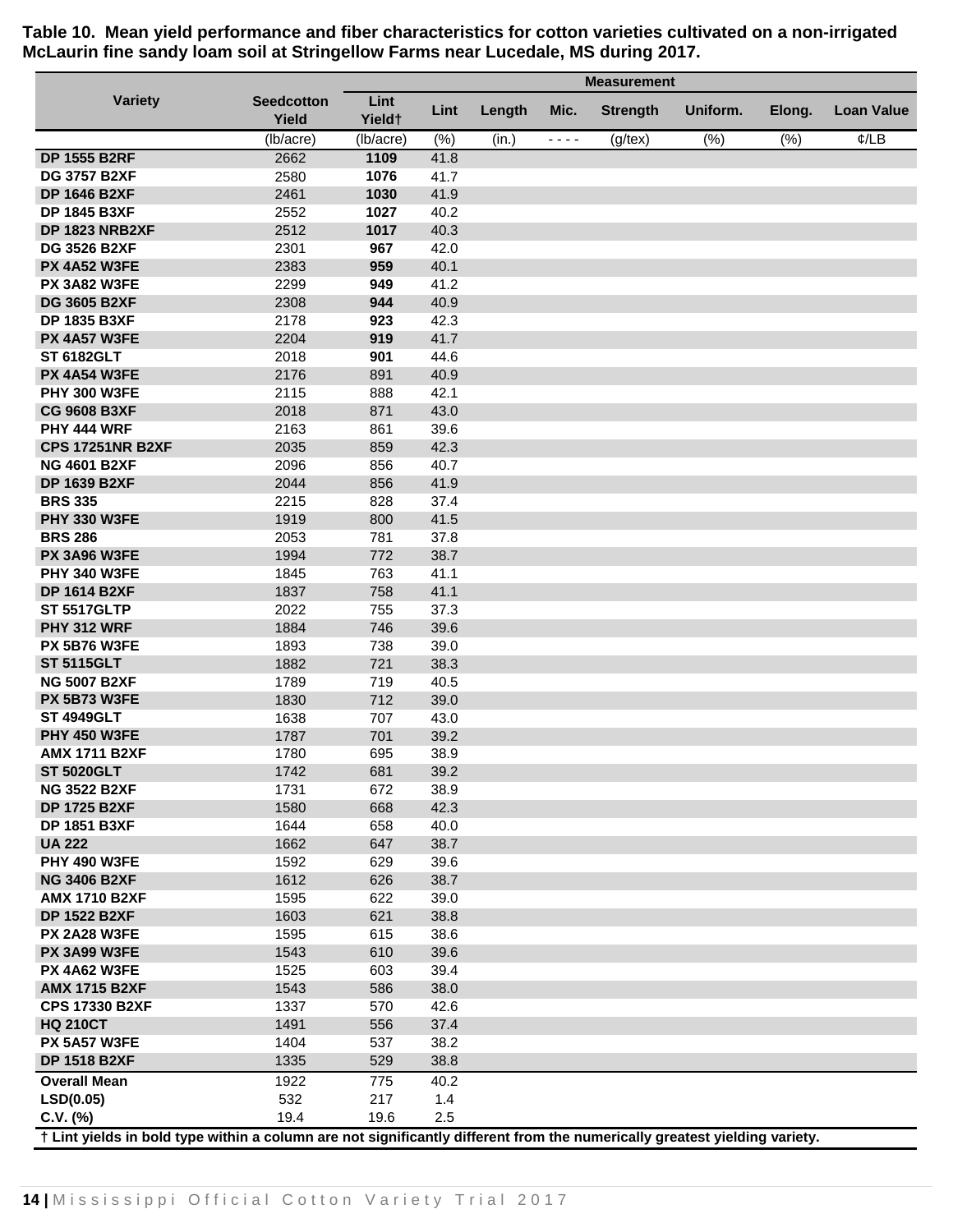|                                                                                                                            |                            |                            |              |        |           | <b>Measurement</b> |          |        |                   |
|----------------------------------------------------------------------------------------------------------------------------|----------------------------|----------------------------|--------------|--------|-----------|--------------------|----------|--------|-------------------|
| <b>Variety</b>                                                                                                             | <b>Seedcotton</b><br>Yield | Lint<br>Yield <sup>+</sup> | Lint         | Length | Mic.      | <b>Strength</b>    | Uniform. | Elong. | <b>Loan Value</b> |
|                                                                                                                            | (lb/acre)                  | (lb/acre)                  | (% )         | (in.)  | $- - - -$ | $(g$ /tex $)$      | (%)      | (%)    | ¢/LB              |
| <b>DP 1614 B2XF</b>                                                                                                        | 2808                       | 1243                       | 44.1         |        |           |                    |          |        |                   |
| <b>PX 4A54 W3FE</b>                                                                                                        | 2753                       | 1202                       | 43.7         |        |           |                    |          |        |                   |
| <b>PX 3A99 W3FE</b>                                                                                                        | 2797                       | 1145                       | 41.0         |        |           |                    |          |        |                   |
| <b>DG 3526 B2XF</b>                                                                                                        | 2684                       | 1145                       | 42.4         |        |           |                    |          |        |                   |
| <b>DP 1518 B2XF</b>                                                                                                        | 2824                       | 1131                       | 40.0         |        |           |                    |          |        |                   |
| <b>PX 3A82 W3FE</b>                                                                                                        | 2618                       | 1108                       | 42.2         |        |           |                    |          |        |                   |
| <b>NG 5007 B2XF</b>                                                                                                        | 2649                       | 1102                       | 41.6         |        |           |                    |          |        |                   |
| PHY 312 WRF                                                                                                                | 2722                       | 1099                       | 40.4         |        |           |                    |          |        |                   |
| <b>DP 1646 B2XF</b>                                                                                                        | 2610                       | 1098                       | 42.0         |        |           |                    |          |        |                   |
| <b>PX 4A57 W3FE</b>                                                                                                        | 2484                       | 1097                       | 43.9         |        |           |                    |          |        |                   |
| PX 3A96 W3FE                                                                                                               | 2652                       | 1067                       | 40.2         |        |           |                    |          |        |                   |
| <b>DP 1823 NRB2XF</b>                                                                                                      | 2517                       | 1066                       | 42.3         |        |           |                    |          |        |                   |
| <b>PX 4A52 W3FE</b>                                                                                                        | 2553                       | 1064                       | 41.6         |        |           |                    |          |        |                   |
| <b>PHY 340 W3FE</b>                                                                                                        | 2464                       | 1053                       | 42.7         |        |           |                    |          |        |                   |
| <b>ST 5020GLT</b>                                                                                                          | 2600                       | 1042                       | 40.1         |        |           |                    |          |        |                   |
| <b>AMX 1710 B2XF</b>                                                                                                       | 2619                       | 1025                       | 39.2         |        |           |                    |          |        |                   |
| <b>UA 222</b>                                                                                                              | 2550                       | 1025                       | 40.2         |        |           |                    |          |        |                   |
| <b>CG 9608 B3XF</b>                                                                                                        | 2302                       | 1023                       | 44.4         |        |           |                    |          |        |                   |
| <b>ST 5517GLTP</b>                                                                                                         | 2526                       | 1000                       | 39.5         |        |           |                    |          |        |                   |
| <b>CPS 17251NR B2XF</b>                                                                                                    | 2370                       | 992                        | 41.8         |        |           |                    |          |        |                   |
| <b>ST 5115GLT</b>                                                                                                          | 2472                       | 988                        | 39.9         |        |           |                    |          |        |                   |
| <b>PHY 444 WRF</b>                                                                                                         | 2360                       | 973                        | 41.3         |        |           |                    |          |        |                   |
| <b>DP 1725 B2XF</b>                                                                                                        | 2184                       | 965                        | 44.2         |        |           |                    |          |        |                   |
| <b>AMX 1715 B2XF</b>                                                                                                       | 2481                       | 965                        | 38.9         |        |           |                    |          |        |                   |
| <b>NG 4601 B2XF</b><br><b>PHY 300 W3FE</b>                                                                                 | 2243                       | 961                        | 42.8         |        |           |                    |          |        |                   |
| <b>NG 3522 B2XF</b>                                                                                                        | 2259<br>2326               | 953<br>949                 | 42.1<br>40.2 |        |           |                    |          |        |                   |
| <b>DP 1835 B3XF</b>                                                                                                        | 2141                       | 941                        | 43.8         |        |           |                    |          |        |                   |
| <b>DP 1639 B2XF</b>                                                                                                        | 2183                       | 939                        | 43.0         |        |           |                    |          |        |                   |
| <b>PHY 490 W3FE</b>                                                                                                        | 2262                       | 937                        | 41.2         |        |           |                    |          |        |                   |
| <b>ST 4949GLT</b>                                                                                                          | 2110                       | 936                        | 44.4         |        |           |                    |          |        |                   |
| <b>PX 4A62 W3FE</b>                                                                                                        | 2211                       | 924                        | 41.8         |        |           |                    |          |        |                   |
| <b>PHY 330 W3FE</b>                                                                                                        | 2120                       | 913                        | 42.8         |        |           |                    |          |        |                   |
| <b>PX 2A28 W3FE</b>                                                                                                        | 2234                       | 912                        | 40.8         |        |           |                    |          |        |                   |
| <b>ST 6182GLT</b>                                                                                                          | 2044                       | 906                        | 44.2         |        |           |                    |          |        |                   |
| <b>DP 1555 B2RF</b>                                                                                                        | 2082                       | 903                        | 43.4         |        |           |                    |          |        |                   |
| <b>DG 3605 B2XF</b>                                                                                                        | 2144                       | 884                        | 41.3         |        |           |                    |          |        |                   |
| <b>PHY 450 W3FE</b>                                                                                                        | 2125                       | 871                        | 40.9         |        |           |                    |          |        |                   |
| <b>NG 3406 B2XF</b>                                                                                                        | 2101                       | 859                        | 40.7         |        |           |                    |          |        |                   |
| <b>BRS 286</b>                                                                                                             | 2212                       | 845                        | 38.1         |        |           |                    |          |        |                   |
| <b>DP 1851 B3XF</b>                                                                                                        | 2010                       | 836                        | 41.6         |        |           |                    |          |        |                   |
| <b>PX 5B76 W3FE</b>                                                                                                        | 2069                       | 814                        | 39.3         |        |           |                    |          |        |                   |
| <b>AMX 1711 B2XF</b>                                                                                                       | 1915                       | 784                        | 40.9         |        |           |                    |          |        |                   |
| <b>HQ 210CT</b>                                                                                                            | 2091                       | 781                        | 37.4         |        |           |                    |          |        |                   |
| <b>BRS 335</b>                                                                                                             | 2052                       | 764                        | 37.1         |        |           |                    |          |        |                   |
| <b>DG 3757 B2XF</b>                                                                                                        | 1824                       | 762                        | 41.7         |        |           |                    |          |        |                   |
| <b>DP 1845 B3XF</b>                                                                                                        | 1766                       | 755                        | 42.8         |        |           |                    |          |        |                   |
| <b>PX 5B73 W3FE</b>                                                                                                        | 1827                       | 729                        | 40.0         |        |           |                    |          |        |                   |
| <b>PX 5A57 W3FE</b>                                                                                                        | 1767                       | 706                        | 39.9         |        |           |                    |          |        |                   |
| <b>CPS 17330 B2XF</b>                                                                                                      | 1563                       | 695                        | 44.3         |        |           |                    |          |        |                   |
| <b>DP 1522 B2XF</b>                                                                                                        | 1303                       | 531                        | 40.8         |        |           |                    |          |        |                   |
| <b>Overall Mean</b>                                                                                                        | 2286                       | 949                        | 41.5         |        |           |                    |          |        |                   |
| LSD(0.05)                                                                                                                  | 459                        | 197                        | 1.3          |        |           |                    |          |        |                   |
| $C.V.$ (%)                                                                                                                 | 14.1                       | 14.6                       | 2.2          |        |           |                    |          |        |                   |
| † Lint yields in bold type within a column are not significantly different from the numerically greatest yielding variety. |                            |                            |              |        |           |                    |          |        |                   |

**Table 11. Mean yield performance and fiber characteristics for cotton varieties cultivated on a non-irrigated Falaya silt loam soil at Pace Farms near Senatobia, MS during 2017.**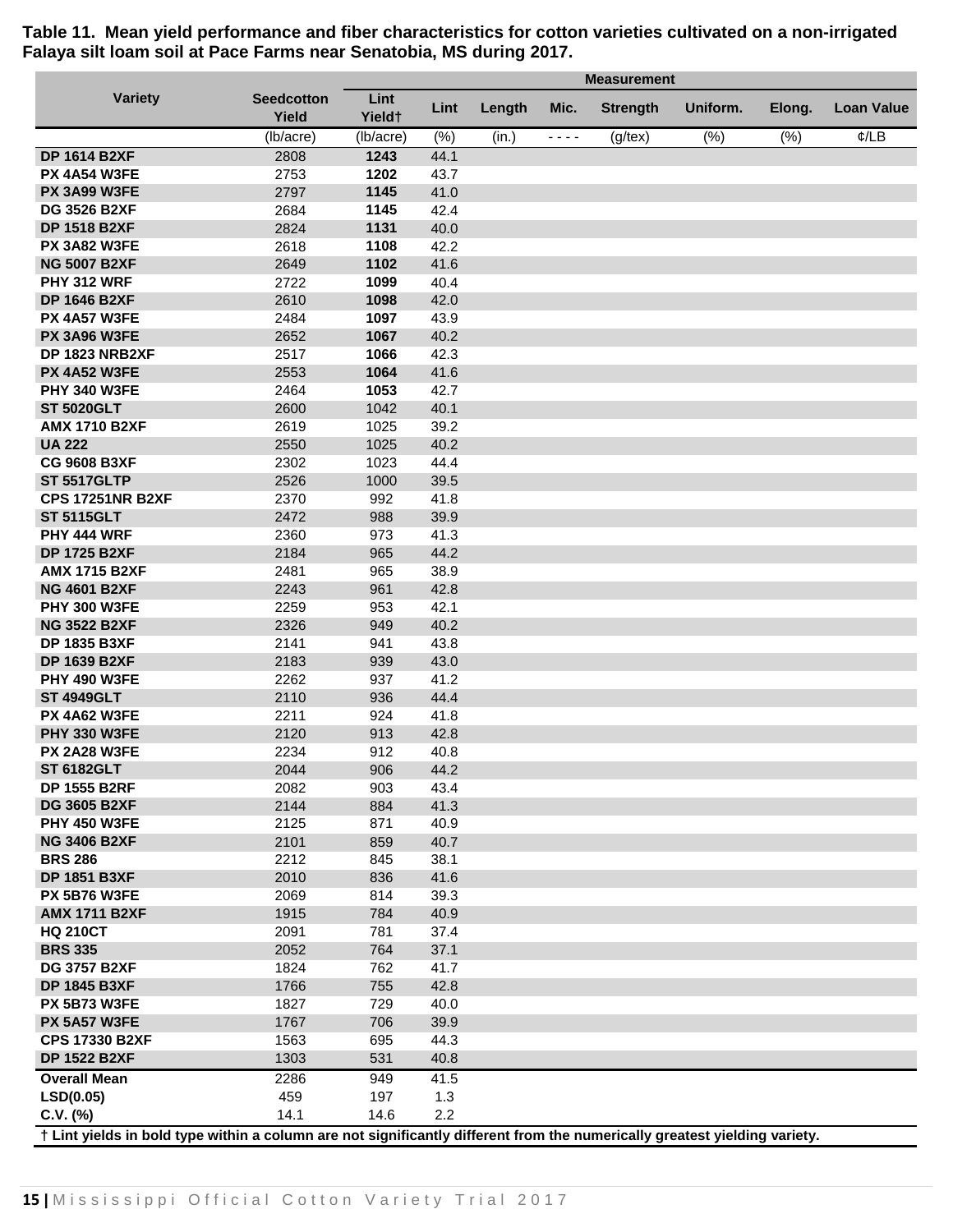|                                                                                                                            |                            | <b>Measurement</b>         |              |              |            |                 |              |            |                   |
|----------------------------------------------------------------------------------------------------------------------------|----------------------------|----------------------------|--------------|--------------|------------|-----------------|--------------|------------|-------------------|
| <b>Variety</b>                                                                                                             | <b>Seedcotton</b><br>Yield | Lint<br>Yield <sup>+</sup> | Lint         | Length       | Mic.       | <b>Strength</b> | Uniform.     | Elong.     | <b>Loan Value</b> |
|                                                                                                                            | (lb/acre)                  | (lb/acre)                  | (% )         | (in.)        | ----       | $(g$ /tex $)$   | (% )         | (% )       | ¢/LB              |
| PHY 444 WRF                                                                                                                | 3402                       | 1454                       | 42.7         | 1.22         | 4.2        | 31.7            | 84.9         | 6.0        | 53.17             |
| <b>DG 3526 B2XF</b>                                                                                                        | 3294                       | 1432                       | 43.4         | 1.19         | 4.1        | 29.0            | 84.6         | 6.7        | 52.75             |
| <b>CG 9608 B3XF</b>                                                                                                        | 3059                       | 1352                       | 44.1         | 1.21         | 4.1        | 30.6            | 83.8         | 6.1        | 53.34             |
| <b>PHY 340 W3FE</b>                                                                                                        | 2905                       | 1280                       | 44.1         | 1.24         | 4.1        | 32.0            | 83.7         | 6.7        | 52.64             |
| <b>NG 5007 B2XF</b>                                                                                                        | 2995                       | 1259                       | 42.0         | 1.21         | 4.3        | 30.0            | 83.0         | 6.7        | 52.97             |
| <b>PX 4A62 W3FE</b>                                                                                                        | 2878                       | 1241                       | 42.4         | 1.23         | 3.8        | 31.1            | 84.1         | 5.7        | 51.43             |
| <b>DP 1835 B3XF</b>                                                                                                        | 2774                       | 1232                       | 44.2         | 1.21         | 4.3        | 30.6            | 83.2         | 6.3        | 53.03             |
| <b>PHY 330 W3FE</b>                                                                                                        | 2783                       | 1219                       | 43.8         | 1.19         | 4.3        | 32.2            | 83.9         | 6.3        | 52.94             |
| <b>PHY 312 WRF</b>                                                                                                         | 2932                       | 1203                       | 41.1         | 1.17         | 3.8        | 29.8            | 83.1         | 6.7        | 50.75             |
| <b>ST 6182GLT</b>                                                                                                          | 2615                       | 1198                       | 45.7         | 1.15         | 4.4        | 29.2            | 82.7         | 6.7        | 52.14             |
| <b>ST 5115GLT</b>                                                                                                          | 2965                       | 1190                       | 40.1         | 1.19         | 3.7        | 31.4            | 83.8         | 6.5        | 51.68             |
| <b>PX 5B76 W3FE</b>                                                                                                        | 2890                       | 1177                       | 40.6         | 1.20         | 4.3        | 31.3            | 84.4         | 6.8        | 52.64             |
| <b>DP 1639 B2XF</b>                                                                                                        | 2700                       | 1167                       | 43.2         | 1.21         | 4.1        | 31.1            | 84.6         | 6.6        | 52.84             |
| <b>PHY 300 W3FE</b>                                                                                                        | 2692                       | 1160                       | 43.1         | 1.19         | 4.1        | 30.9            | 84.2         | 6.5        | 52.84             |
| <b>NG 3406 B2XF</b>                                                                                                        | 2726                       | 1155                       | 42.4         | 1.19         | 4.0        | 29.7            | 83.7         | 6.7        | 52.74             |
| <b>DP 1845 B3XF</b>                                                                                                        | 2701                       | 1143                       | 42.3         | 1.25         | 4.2        | 32.1            | 84.4         | 5.8        | 52.74             |
| <b>BRS 286</b>                                                                                                             | 2928                       | 1142                       | 39.0         | 1.19         | 4.2        | 32.2            | 83.9         | 5.7        | 52.73             |
| <b>NG 4601 B2XF</b>                                                                                                        | 2636                       | 1139                       | 43.2         | 1.19         | 4.3        | 30.6            | 84.0         | 6.2        | 53.24             |
| <b>DG 3757 B2XF</b>                                                                                                        | 2653                       | 1135                       | 42.8         | 1.18         | 4.2        | 30.0            | 83.7         | 6.2        | 53.17             |
| <b>ST 5517GLTP</b><br><b>DP 1555 B2RF</b>                                                                                  | 2842<br>2512               | 1114                       | 39.1<br>43.3 | 1.21         | 4.2<br>4.1 | 31.0<br>30.8    | 83.0<br>83.4 | 6.3<br>6.1 | 52.18<br>52.80    |
| <b>PX 5B73 W3FE</b>                                                                                                        | 2568                       | 1089<br>1086               | 42.2         | 1.17<br>1.19 | 4.3        | 31.7            | 83.3         | 5.8        | 53.09             |
| <b>NG 3522 B2XF</b>                                                                                                        | 2569                       | 1084                       | 42.1         | 1.14         | 4.2        | 30.1            | 83.2         | 6.4        | 52.59             |
| <b>DG 3605 B2XF</b>                                                                                                        | 2521                       | 1080                       | 42.9         | 1.26         | 4.4        | 31.3            | 84.8         | 6.4        | 53.17             |
| <b>DP 1725 B2XF</b>                                                                                                        | 2410                       | 1062                       | 43.9         | 1.20         | 3.8        | 29.9            | 83.3         | 6.2        | 52.37             |
| <b>PX 3A96 W3FE</b>                                                                                                        | 2575                       | 1053                       | 40.7         | 1.17         | 3.9        | 29.9            | 84.0         | 6.5        | 52.74             |
| <b>PX 4A57 W3FE</b>                                                                                                        | 2424                       | 1053                       | 43.3         | 1.16         | 4.0        | 30.4            | 83.9         | 6.6        | 52.74             |
| <b>AMX 1710 B2XF</b>                                                                                                       | 2573                       | 1033                       | 40.0         | 1.19         | 4.3        | 31.6            | 84.5         | 6.2        | 53.12             |
| <b>PX 4A54 W3FE</b>                                                                                                        | 2616                       | 1022                       | 38.8         | 1.19         | 3.9        | 31.5            | 83.8         | 6.2        | 53.22             |
| <b>ST 5020GLT</b>                                                                                                          | 2523                       | 1014                       | 40.3         | 1.20         | 4.0        | 32.4            | 84.2         | 7.5        | 52.09             |
| <b>DP 1646 B2XF</b>                                                                                                        | 2298                       | 1007                       | 43.8         | 1.21         | 4.3        | 30.0            | 83.7         | 5.8        | 52.92             |
| <b>HQ 210CT</b>                                                                                                            | 2623                       | 1005                       | 38.3         | 1.17         | 4.1        | 30.6            | 83.2         | 6.3        | 52.72             |
| <b>PX 2A28 W3FE</b>                                                                                                        | 2557                       | 1004                       | 39.1         | 1.16         | 3.7        | 30.4            | 84.0         | 6.1        | 51.19             |
| <b>ST 4949GLT</b>                                                                                                          | 2334                       | 1003                       | 42.7         | 1.22         | 3.8        | 30.1            | 83.5         | 6.4        | 52.39             |
| <b>UA 222</b>                                                                                                              | 2551                       | 1002                       | 39.3         | 1.21         | 3.8        | 31.5            | 84.5         | 6.5        | 52.20             |
| <b>AMX 1711 B2XF</b>                                                                                                       | 2427                       | 995                        | 40.6         | 1.19         | 4.1        | 31.5            | 84.2         | 6.0        | 52.90             |
| <b>DP 1614 B2XF</b>                                                                                                        | 2269                       | 995                        | 43.7         | 1.20         | 4.1        | 29.6            | 83.6         | 6.7        | 52.77             |
| <b>AMX 1715 B2XF</b>                                                                                                       | 2459                       | 975                        | 39.5         | 1.18         | 3.9        | 32.1            | 83.1         | 6.4        | 52.82             |
| <b>PX 4A52 W3FE</b>                                                                                                        | 2409                       | 973                        | 40.3         | 1.22         | 3.9        | 30.3            | 83.3         | 6.2        | 52.19             |
| DP 1823 NRB2XF                                                                                                             | 2245                       | 970                        | 41.6         | 1.20         | 4.2        | 31.5            | 83.8         | 6.6        | 51.53             |
| <b>PX 5A57 W3FE</b>                                                                                                        | 2368                       | 968                        | 40.7         | 1.16         | 4.1        | 29.7            | 82.5         | 6.0        | 52.59             |
| <b>BRS 335</b>                                                                                                             | 2534                       | 965                        | 38.0         | 1.20         | 4.0        | 30.6            | 83.7         | 6.3        | 52.64             |
| <b>PHY 450 W3FE</b>                                                                                                        | 2290                       | 954                        | 41.7         | 1.14         | 3.9        | 30.4            | 83.8         | 6.3        | 52.52             |
| <b>DP 1522 B2XF</b>                                                                                                        | 2230                       | 927                        | 41.6         | 1.20         | 4.1        | 32.2            | 83.7         | 7.3        | 52.75             |
| <b>PX 3A82 W3FE</b>                                                                                                        | 2199                       | 905                        | 41.9         | 1.19         | 4.0        | 30.1            | 83.9         | 6.3        | 52.04             |
| <b>CPS 17251NR B2XF</b>                                                                                                    | 2089                       | 892                        | 42.7         | 1.21         | 3.8        | 30.5            | 82.6         | 5.9        | 52.29             |
| <b>PX 3A99 W3FE</b>                                                                                                        | 2156                       | 888                        | 41.0         | 1.18         | 3.9        | 29.8            | 83.3         | 6.2        | 52.57             |
| <b>CPS 17330 B2XF</b>                                                                                                      | 1826                       | 832                        | 45.5         | 1.22         | 4.1        | 32.3            | 83.9         | 5.9        | 53.34             |
| <b>DP 1518 B2XF</b>                                                                                                        | 2114                       | 809                        | 38.3         | 1.19         | 3.8        | 31.3            | 83.9         | 6.9        | 52.40             |
| DP 1851 B3XF                                                                                                               | 1861                       | 805                        | 43.9         | 1.20         | 4.4        | 30.9            | 84.4         | 6.9        | 53.14             |
| <b>PHY 490 W3FE</b>                                                                                                        | 1828                       | 741                        | 40.7         | 1.17         | 4.2        | 32.1            | 83.8         | 6.4        | 52.82             |
| <b>Overall Mean</b>                                                                                                        | 2555                       | 1070                       | 41.8         | 1.19         | 4.1        | 30.8            | 83.8         | 6.3        | 52.6              |
| LSD(0.05)                                                                                                                  | 545                        | 247                        | 2.2          | 0.06         | 0.5        | 2.1             | 1.3          | $1.2$      | 1.5               |
| $C.V.$ (%)                                                                                                                 | 15.0                       | 16.2                       | 3.8          | 3.7          | 8.9        | $5.0$           | 1.1          | 13.9       | 2.0               |
| † Lint yields in bold type within a column are not significantly different from the numerically greatest yielding variety. |                            |                            |              |              |            |                 |              |            |                   |

| Table 12. Mean yield performance and fiber characteristics for cotton varieties cultivated on a non-irrigated |  |
|---------------------------------------------------------------------------------------------------------------|--|
| Marietta fine sandy Ioam at the MSU Plant Science Research Center near Starkville, MS during 2017.            |  |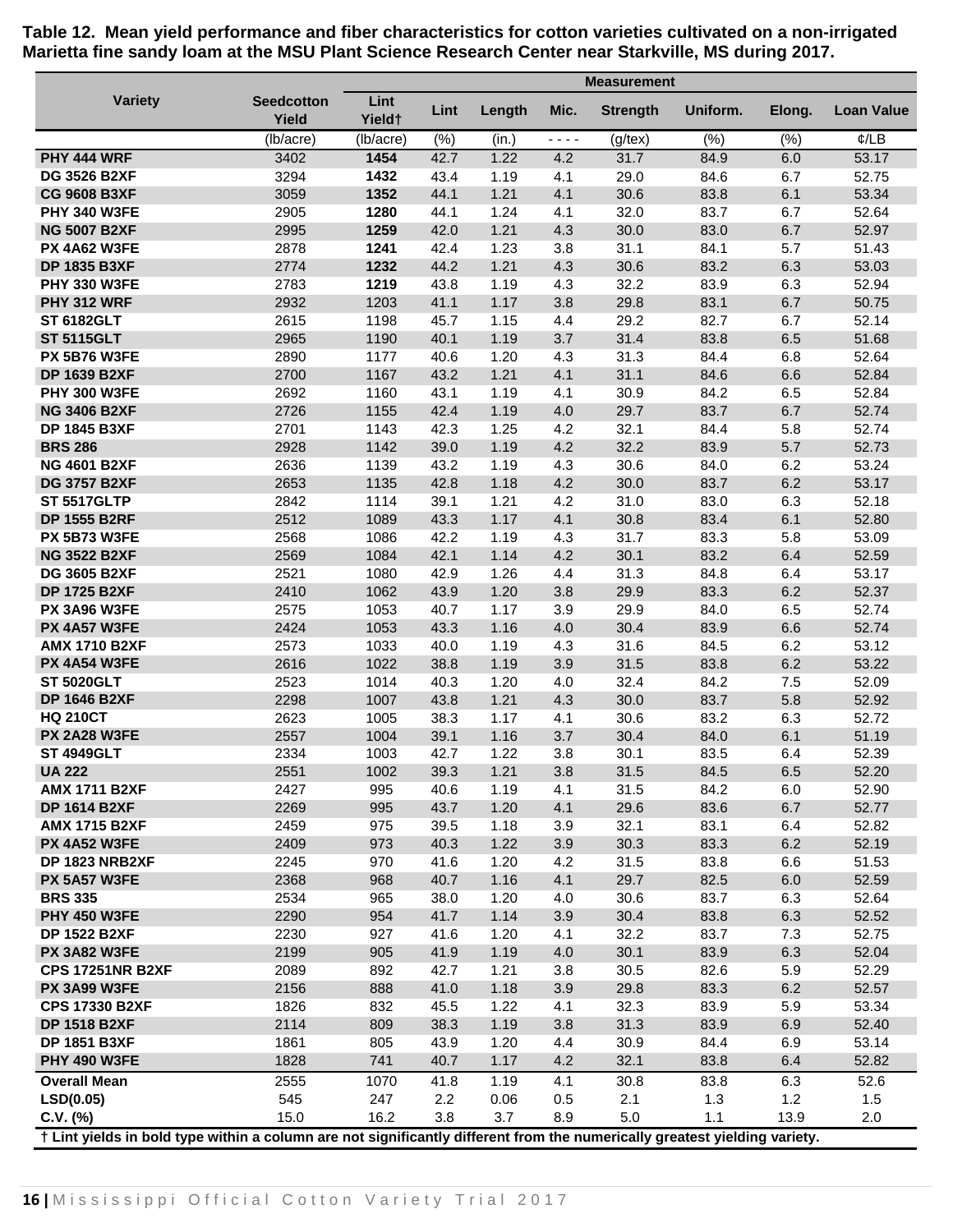**Table 13. Mean yield performance and fiber characteristics for cotton varieties cultivated on an irrigated Bosket very fine sandy loam soil at the Mississippi State University Delta Research and Extension Center near Stoneville, MS during 2017.** 

|                                                |                            |                            | <b>Measurement</b> |              |            |                 |              |            |                   |
|------------------------------------------------|----------------------------|----------------------------|--------------------|--------------|------------|-----------------|--------------|------------|-------------------|
| <b>Variety</b>                                 | <b>Seedcotton</b><br>Yield | Lint<br>Yield <sup>+</sup> | Lint               | Length       | Mic.       | <b>Strength</b> | Uniform.     | Elong.     | <b>Loan Value</b> |
|                                                | (lb/acre)                  | (lb/acre)                  | (%)                | (in.)        | - - - -    | $(g$ /tex $)$   | (%)          | (% )       | ¢/LB              |
| <b>DG 3526 B2XF</b>                            | 4074                       | 1801                       | 44.2               | 1.18         | 4.5        | 30.6            | 84.6         | 7.6        | 53.47             |
| <b>PHY 312 WRF</b>                             | 4237                       | 1791                       | 42.3               | 1.24         | 4.5        | 30.7            | 84.7         | 6.1        | 53.17             |
| <b>ST 6182GLT</b>                              | 3842                       | 1764                       | 45.9               | 1.18         | 4.4        | 30.1            | 84.2         | 6.0        | 53.17             |
| <b>PHY 340 W3FE</b>                            | 3783                       | 1672                       | 44.2               | 1.23         | 4.3        | 31.1            | 85.0         | 5.6        | 53.27             |
| <b>AMX 1710 B2XF</b>                           | 4026                       | 1668                       | 41.4               | 1.19         | 4.9        | 34.0            | 83.7         | 4.7        | 51.97             |
| <b>PX 3A99 W3FE</b>                            | 3943                       | 1666                       | 42.2               | 1.22         | 4.2        | 31.3            | 84.5         | 6.2        | 53.47             |
| <b>PX 5B76 W3FE</b>                            | 3893                       | 1635                       | 42.0               | 1.21         | 4.5        | 31.7            | 85.3         | 5.7        | 53.52             |
| <b>PX 3A82 W3FE</b>                            | 3860                       | 1626                       | 42.1               | 1.20         | 4.5        | 32.7            | 85.6         | 7.0        | 53.49             |
| <b>ST 5115GLT</b>                              | 3933                       | 1620                       | 41.2               | 1.16         | 4.1        | 30.8            | 83.4         | 6.6        | 53.57             |
| <b>ST 5020GLT</b>                              | 3938                       | 1617                       | 41.0               | 1.26         | 4.2        | 32.9            | 85.0         | 6.5        | 53.64             |
| <b>NG 3406 B2XF</b>                            | 3758                       | 1606                       | 42.7               | 1.18         | 4.8        | 31.8            | 84.7         | 7.4        | 53.12             |
| <b>DP 1646 B2XF</b>                            | 3530                       | 1573                       | 44.5               | 1.30         | 4.5        | 30.4            | 84.0         | 7.2        | 53.24             |
| <b>DP 1614 B2XF</b>                            | 3554                       | 1571                       | 44.2               | 1.24         | 4.7        | 31.5            | 84.7         | 6.7        | 52.00             |
| <b>DP 1522 B2XF</b>                            | 3700                       | 1570                       | 42.4               | 1.21         | 4.7        | 32.2            | 85.1         | 7.7        | 53.69             |
| <b>PX 5B73 W3FE</b>                            | 3706                       | 1564                       | 42.1               | 1.20         | 4.3        | 29.9            | 84.4         | 6.0        | 53.17             |
| <b>DG 3757 B2XF</b><br><b>CPS 17251NR B2XF</b> | 3648                       | 1561                       | 42.8               | 1.17         | 4.4        | 30.0            | 83.7         | 7.0        | 53.34             |
|                                                | 3544<br>3755               | 1560<br>1554               | 44.0               | 1.26         | 4.6<br>4.3 | 30.8            | 84.5<br>83.4 | 6.4<br>6.9 | 53.34             |
| <b>NG 5007 B2XF</b><br>DP 1823 NRB2XF          | 3597                       | 1533                       | 41.4<br>42.6       | 1.20<br>1.25 | 4.0        | 29.9<br>32.6    | 84.7         | 7.1        | 53.09<br>53.54    |
| <b>PHY 300 W3FE</b>                            | 3463                       | 1532                       | 44.6               | 1.22         | 4.4        | 32.0            | 84.3         | 6.1        | 53.64             |
| <b>NG 3522 B2XF</b>                            | 3555                       | 1530                       | 43.0               | 1.17         | 4.8        | 29.8            | 85.0         | 6.3        | 52.52             |
| <b>DG 3605 B2XF</b>                            | 3631                       | 1527                       | 42.0               | 1.32         | 4.2        | 31.5            | 84.4         | 6.0        | 53.52             |
| <b>UA 222</b>                                  | 3772                       | 1524                       | 40.4               | 1.24         | 4.5        | 30.7            | 84.2         | 7.9        | 53.14             |
| <b>DP 1639 B2XF</b>                            | 3459                       | 1511                       | 43.7               | 1.19         | 4.7        | 33.7            | 85.3         | 7.3        | 53.79             |
| <b>ST 4949GLT</b>                              | 3376                       | 1495                       | 44.2               | 1.18         | 4.7        | 31.1            | 84.2         | 6.6        | 53.17             |
| PHY 444 WRF                                    | 3613                       | 1495                       | 41.3               | 1.28         | 4.2        | 31.9            | 84.9         | 5.4        | 53.49             |
| <b>ST 5517GLTP</b>                             | 3699                       | 1493                       | 40.4               | 1.19         | 4.3        | 32.0            | 82.5         | 6.6        | 53.48             |
| <b>AMX 1715 B2XF</b>                           | 3859                       | 1487                       | 38.5               | 1.24         | 4.6        | 32.6            | 83.1         | 5.3        | 52.87             |
| <b>PX 4A57 W3FE</b>                            | 3338                       | 1474                       | 44.2               | 1.17         | 4.1        | 32.1            | 84.4         | 6.7        | 53.64             |
| DP 1851 B3XF                                   | 3383                       | 1442                       | 42.6               | 1.23         | 4.2        | 34.0            | 84.5         | 7.0        | 53.64             |
| <b>PX 4A52 W3FE</b>                            | 3278                       | 1442                       | 43.9               | 1.22         | 4.3        | 31.5            | 85.1         | 7.1        | 53.72             |
| <b>PHY 490 W3FE</b>                            | 3508                       | 1438                       | 41.1               | 1.20         | 4.2        | 34.4            | 84.6         | 7.0        | 53.39             |
| <b>NG 4601 B2XF</b>                            | 3351                       | 1429                       | 42.5               | 1.23         | 4.4        | 32.7            | 84.5         | 6.7        | 53.54             |
| <b>DP 1845 B3XF</b>                            | 3462                       | 1428                       | 41.1               | 1.35         | 3.7        | 31.3            | 84.9         | 6.2        | 52.80             |
| <b>DP 1725 B2XF</b>                            | 3207                       | 1428                       | 44.5               | 1.22         | 4.2        | 31.0            | 83.8         | $5.2$      | 53.44             |
| <b>PX 3A96 W3FE</b>                            | 3532                       | 1426                       | 40.5               | 1.23         | 4.3        | 31.1            | 84.8         | 6.5        | 53.37             |
| <b>BRS 286</b>                                 | 3529                       | 1389                       | 40.7               | 1.17         | 4.4        | 32.2            | 83.9         | 5.5        | 53.19             |
| <b>DP 1555 B2RF</b>                            | 3109                       | 1386                       | 44.6               | 1.21         | 4.6        | 32.5            | 84.3         | 6.2        | 53.67             |
| <b>DP 1518 B2XF</b>                            | 3405                       | 1382                       | 40.5               | 1.22         | 4.1        | 29.3            | 84.4         | 5.8        | 53.12             |
| <b>CPS 17330 B2XF</b>                          | 2990                       | 1379                       | 46.0               | 1.24         | 4.4        | 34.3            | 84.9         | 6.4        | 53.79             |
| <b>PX 4A62 W3FE</b>                            | 3266                       | 1366                       | 41.8               | 1.24         | 4.0        | 33.6            | 83.6         | $5.5\,$    | 53.74             |
| <b>PX 4A54 W3FE</b>                            | 3069                       | 1332                       | 43.4               | 1.19         | 4.7        | 33.0            | 85.4         | 6.8        | 53.59             |
| <b>PHY 450 W3FE</b><br><b>CG 9608 B3XF</b>     | 3108<br>2858               | 1283<br>1269               | 41.2<br>44.4       | 1.21         | 4.4        | 34.1<br>30.2    | 84.9<br>84.3 | 6.7<br>5.0 | 53.57<br>53.47    |
| <b>BRS 335</b>                                 | 3241                       | 1262                       | 39.0               | 1.22<br>1.23 | 4.1<br>4.1 | 31.3            | 84.8         | 5.8        | 53.37             |
| <b>PHY 330 W3FE</b>                            | 2877                       | 1257                       | 44.1               | 1.22         | 4.4        | 30.0            | 84.9         | 6.2        | 53.14             |
| <b>PX 2A28 W3FE</b>                            | 3096                       | 1255                       | 40.5               | 1.22         | 4.0        | 32.5            | 84.2         | 5.8        | 53.57             |
| <b>PX 5A57 W3FE</b>                            | 2949                       | 1228                       | 41.5               | 1.21         | 4.1        | 31.4            | 84.6         | 5.9        | 53.67             |
| <b>DP 1835 B3XF</b>                            | 2802                       | 1223                       | 43.6               | 1.24         | 4.0        | 31.1            | 84.2         | 4.7        | 53.52             |
| <b>AMX 1711 B2XF</b>                           | 2935                       | 1212                       | 41.4               | 1.26         | 4.0        | 30.1            | 84.3         | 6.0        | 52.92             |
| <b>HQ 210CT</b>                                | 2911                       | 1137                       | 39.1               | 1.19         | 4.3        | 33.2            | 83.9         | 5.9        | 53.71             |
| <b>Overall Mean</b>                            | 3489                       | 1479                       | 42.4               | 1.22         | 4.3        | 31.7            | 84.4         | 6.3        | 53.34             |
| LSD(0.05)                                      | 627                        | 286                        | 1.6                | 0.4          | 0.4        | $1.4$           | $1.0$        | 0.7        | 0.8               |
| $C.V.$ (%)                                     | 12.5                       | 13.5                       | 2.6                | 2.1          | 6.8        | 3.2             | 0.8          | 7.5        | 1.0               |
|                                                |                            |                            |                    |              |            |                 |              |            |                   |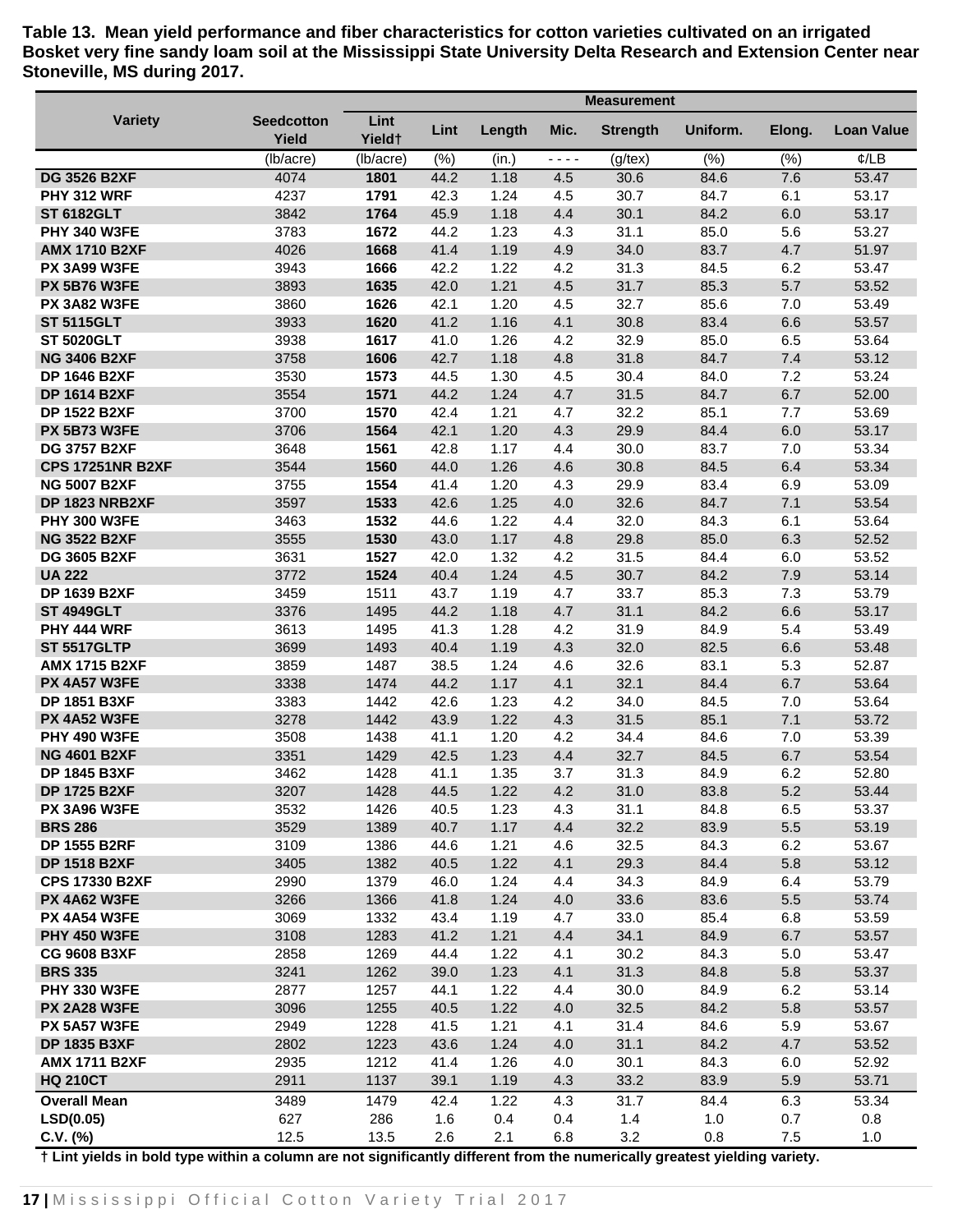|                                            |                            | <b>Measurement</b>         |              |        |      |                 |          |        |                     |
|--------------------------------------------|----------------------------|----------------------------|--------------|--------|------|-----------------|----------|--------|---------------------|
| <b>Variety</b>                             | <b>Seedcotton</b><br>Yield | Lint<br>Yield <sup>+</sup> | Lint         | Length | Mic. | <b>Strength</b> | Uniform. | Elong. | <b>Loan Value</b>   |
|                                            | (lb/acre)                  | (lb/acre)                  | (% )         | (in.)  | ---- | $(g$ /tex $)$   | (%)      | (%)    | $\sqrt{\epsilon/B}$ |
| <b>DP 1518 B2XF</b>                        | 2706                       | 1169                       | 43.2         |        |      |                 |          |        |                     |
| <b>PHY 444 WRF</b>                         | 2599                       | 1133                       | 43.6         |        |      |                 |          |        |                     |
| PHY 312 WRF                                | 2625                       | 1133                       | 43.1         |        |      |                 |          |        |                     |
| <b>DP 1646 B2XF</b>                        | 2559                       | 1132                       | 44.3         |        |      |                 |          |        |                     |
| PX 3A82 W3FE                               | 2530                       | 1087                       | 42.9         |        |      |                 |          |        |                     |
| <b>PHY 300 W3FE</b>                        | 2386                       | 1065                       | 44.7         |        |      |                 |          |        |                     |
| <b>DP 1555 B2RF</b>                        | 2363                       | 1060                       | 44.4         |        |      |                 |          |        |                     |
| <b>PX 4A54 W3FE</b>                        | 2381                       | 1058                       | 44.5         |        |      |                 |          |        |                     |
| <b>NG 3522 B2XF</b>                        | 2410                       | 1046                       | 43.3         |        |      |                 |          |        |                     |
| <b>PHY 330 W3FE</b>                        | 2275                       | 1019                       | 44.5         |        |      |                 |          |        |                     |
| <b>PX 4A62 W3FE</b>                        | 2326                       | 1010                       | 43.8         |        |      |                 |          |        |                     |
| <b>PX 4A57 W3FE</b>                        | 2241                       | 1006                       | 44.8         |        |      |                 |          |        |                     |
| <b>PX 3A99 W3FE</b>                        | 2324                       | 992                        | 42.7         |        |      |                 |          |        |                     |
| <b>DP 1614 B2XF</b>                        | 2123                       | 985                        | 46.4         |        |      |                 |          |        |                     |
| <b>DP 1725 B2XF</b>                        | 2138                       | 985                        | 46.0         |        |      |                 |          |        |                     |
| <b>UA 222</b>                              | 2372                       | 984                        | 41.5         |        |      |                 |          |        |                     |
| <b>ST 4949GLT</b>                          | 2126                       | 979                        | 45.8         |        |      |                 |          |        |                     |
| <b>NG 3406 B2XF</b>                        | 2187                       | 957                        | 43.7         |        |      |                 |          |        |                     |
| <b>DP 1823 NRB2XF</b>                      | 2209                       | 955                        | 43.1         |        |      |                 |          |        |                     |
| <b>DP 1522 B2XF</b>                        | 2207                       | 955                        | 43.2         |        |      |                 |          |        |                     |
| <b>PX 4A52 W3FE</b>                        | 2250                       | 946                        | 42.2         |        |      |                 |          |        |                     |
| <b>DG 3605 B2XF</b>                        | 2216                       | 938                        | 42.3         |        |      |                 |          |        |                     |
| <b>ST 5115GLT</b>                          | 2186                       | 931                        | 42.6         |        |      |                 |          |        |                     |
| <b>AMX 1710 B2XF</b>                       | 2210                       | 918                        | 41.5         |        |      |                 |          |        |                     |
| <b>PHY 490 W3FE</b>                        | 2096                       | 916                        | 43.7         |        |      |                 |          |        |                     |
| <b>PX 3A96 W3FE</b>                        | 2166                       | 913                        | 42.1         |        |      |                 |          |        |                     |
| <b>PHY 340 W3FE</b>                        | 1985                       | 906                        | 45.6         |        |      |                 |          |        |                     |
| <b>DP 1845 B3XF</b>                        | 2040                       | 886                        | 43.1         |        |      |                 |          |        |                     |
| <b>CG 9608 B3XF</b>                        | 1933                       | 883                        | 45.6         |        |      |                 |          |        |                     |
| <b>DP 1835 B3XF</b>                        | 1928                       | 877                        | 45.5         |        |      |                 |          |        |                     |
| <b>ST 5517GLTP</b>                         | 2126                       | 872                        | 41.0         |        |      |                 |          |        |                     |
| <b>PHY 450 W3FE</b>                        | 2036                       | 871                        | 42.7         |        |      |                 |          |        |                     |
| <b>ST 6182GLT</b>                          | 1871                       | 869                        | 46.5         |        |      |                 |          |        |                     |
| <b>AMX 1715 B2XF</b>                       | 2155                       | 863                        | 40.0<br>39.4 |        |      |                 |          |        |                     |
| <b>HQ 210CT</b>                            | 2176                       | 859                        |              |        |      |                 |          |        |                     |
| <b>PX 5B76 W3FE</b><br><b>DP 1639 B2XF</b> | 2091<br>1904               | 856<br>855                 | 40.9<br>44.8 |        |      |                 |          |        |                     |
| <b>ST 5020GLT</b>                          | 2056                       | 851                        | 41.4         |        |      |                 |          |        |                     |
| <b>DG 3526 B2XF</b>                        | 1869                       | 843                        | 45.2         |        |      |                 |          |        |                     |
| <b>DP 1851 B3XF</b>                        | 1932                       | 826                        | 42.7         |        |      |                 |          |        |                     |
| <b>NG 5007 B2XF</b>                        | 1899                       | 805                        | 42.4         |        |      |                 |          |        |                     |
| <b>AMX 1711 B2XF</b>                       | 1868                       | 795                        | 42.4         |        |      |                 |          |        |                     |
| <b>BRS 286</b>                             | 1940                       | 778                        | 40.1         |        |      |                 |          |        |                     |
| <b>PX 5B73 W3FE</b>                        | 1837                       | 778                        | 42.3         |        |      |                 |          |        |                     |
| <b>PX 2A28 W3FE</b>                        | 1825                       | 768                        | 42.0         |        |      |                 |          |        |                     |
| <b>NG 4601 B2XF</b>                        | 1675                       | 749                        | 44.7         |        |      |                 |          |        |                     |
| <b>PX 5A57 W3FE</b>                        | 1776                       | 744                        | 41.8         |        |      |                 |          |        |                     |
| <b>BRS 335</b>                             | 1796                       | 722                        | 40.1         |        |      |                 |          |        |                     |
| <b>DG 3757 B2XF</b>                        | 1537                       | 669                        | 43.5         |        |      |                 |          |        |                     |
| <b>CPS 17251NR B2XF</b>                    | 1480                       | 658                        | 44.5         |        |      |                 |          |        |                     |
| <b>CPS 17330 B2XF</b>                      | 1311                       | 592                        | 45.2         |        |      |                 |          |        |                     |
| <b>Overall Mean</b>                        | 2103                       | 911                        | 43.3         |        |      |                 |          |        |                     |
| LSD(0.05)                                  | 304                        | 137                        | 1.2          |        |      |                 |          |        |                     |
| $C.V.$ (%)                                 | 10.0                       | 10.4                       | 2.0          |        |      |                 |          |        |                     |

**Table 14. Mean yield performance and fiber characteristics for cotton varieties cultivated on a furrow irrigated Keyespoint silty clay soil at Pace Perry Farms near Tunica, MS during 2017.**